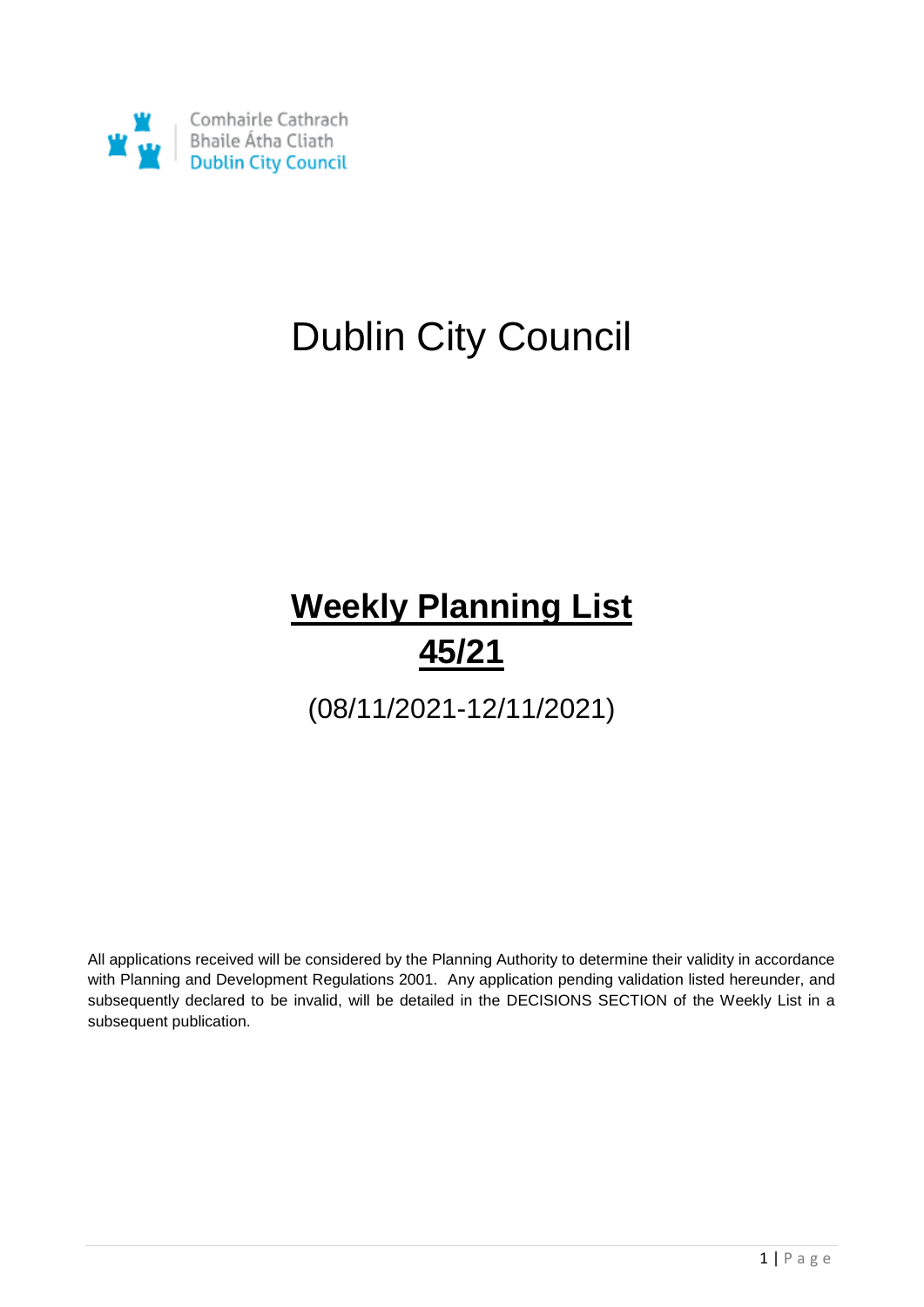## **Area 1 COMMERCIAL**

| <b>Area</b>                   | Area 1 - South East                                   |
|-------------------------------|-------------------------------------------------------|
| <b>Application Number</b>     | 2474/21                                               |
| <b>Application Type</b>       | Permission                                            |
| Applicant                     | Talcvale Ltd.                                         |
| Location                      | Site of c.0.03 ha located at Stable Lane, Off Clonmel |
|                               | Street, at rear of 87-91 Harcourt Street, Dublin 2    |
| <b>Registration Date</b>      | 11/11/2021                                            |
| <b>Additional Information</b> | <b>Additional Information Received</b>                |

**Proposal**: PROTECTED STRUCTURE: Permission for development at a site of c. 0.03ha located at Stable Lane, off Clonmel Street, at rear of 87-91 Harcourt Street, Dublin 2. The development will consist of the following: Construction of a residential development comprising 8 no. apartments (4 no. 3 beds, 4 no. 2 beds), a lobby and roof terrace, in a new five-storey building over an existing basement, substation and car lift. The proposal will also provide for 24 no. cycle parking spaces within the existing basement. The development will be accessed from Stable Lane to Clonmel Street. The development is within the curtilage of a protected structure (former national hospital, 87-91 Harcourt Street).

\_\_\_\_\_\_\_\_\_\_\_\_\_\_\_\_\_\_\_\_\_\_\_\_\_\_\_\_\_\_\_\_\_\_\_\_\_\_\_\_\_\_\_\_\_\_\_\_\_\_\_\_\_\_\_\_\_\_\_\_\_\_\_\_\_\_\_\_\_\_\_\_\_\_\_\_\_\_

| Area                                           | Area 1 - South East                                         |
|------------------------------------------------|-------------------------------------------------------------|
| <b>Application Number</b>                      | 2477/21                                                     |
| <b>Application Type</b>                        | Permission                                                  |
| <b>Applicant</b><br><b>Limited Partnership</b> | Tullington Limited General Partner on behalf of the Tribeca |
| Location                                       | 47 Ranelagh Road, Ranelagh, Dublin 6                        |
| <b>Registration Date</b>                       | 10/11/2021                                                  |
| <b>Additional Information</b>                  | <b>Additional Information Received</b>                      |

**Proposal**: Permission for development on a 0.09 Ha (945.6 sqm) site. The proposed development will principally consist of: the demolition of a single storey rear return (217 sqm) to the northern side of No. 47 Ranelagh Road; a change of use of No. 47 Ranelagh Road from child-care/crèche use to residential use at the ground floor level (67 sqm) and from office to residential at the first and second floor levels (136 sqm) providing 2 no. residential units; and the provision of a new part 2 to part 4 no. storey structure to the rear of the site accommodating 10 no. residential units. The development will result in a 12 no. unit residential scheme comprising 1 no. two bedroom apartment and 1 no. three bedroom duplex apartment in the existing building at No. 47 Ranelagh Road and 4 no. one bedroom apartments, 3 no. two bedroom apartments and 3 no. two bedroom duplex apartments in the new part 2 no. to part 4 no. storey structure to the rear. The development will also include balconies and terraces facing north, west and east; screened west facing deck access to one of the apartment units, with the remaining upper floor units accessed via an internal stair core and lift; hard and soft landscaping; the extinguishment of the existing vehicular access to be replaced by a new pedestrian entrance and the creation of a new vehicular entrance to the western side of the southern boundary; a vehicular set down area; bin storage; bicycle parking and all other associated site works above and below ground.

| Area                      |  |
|---------------------------|--|
| <b>Application Number</b> |  |
| <b>Application Type</b>   |  |
| <b>Applicant</b>          |  |
| <b>Location</b>           |  |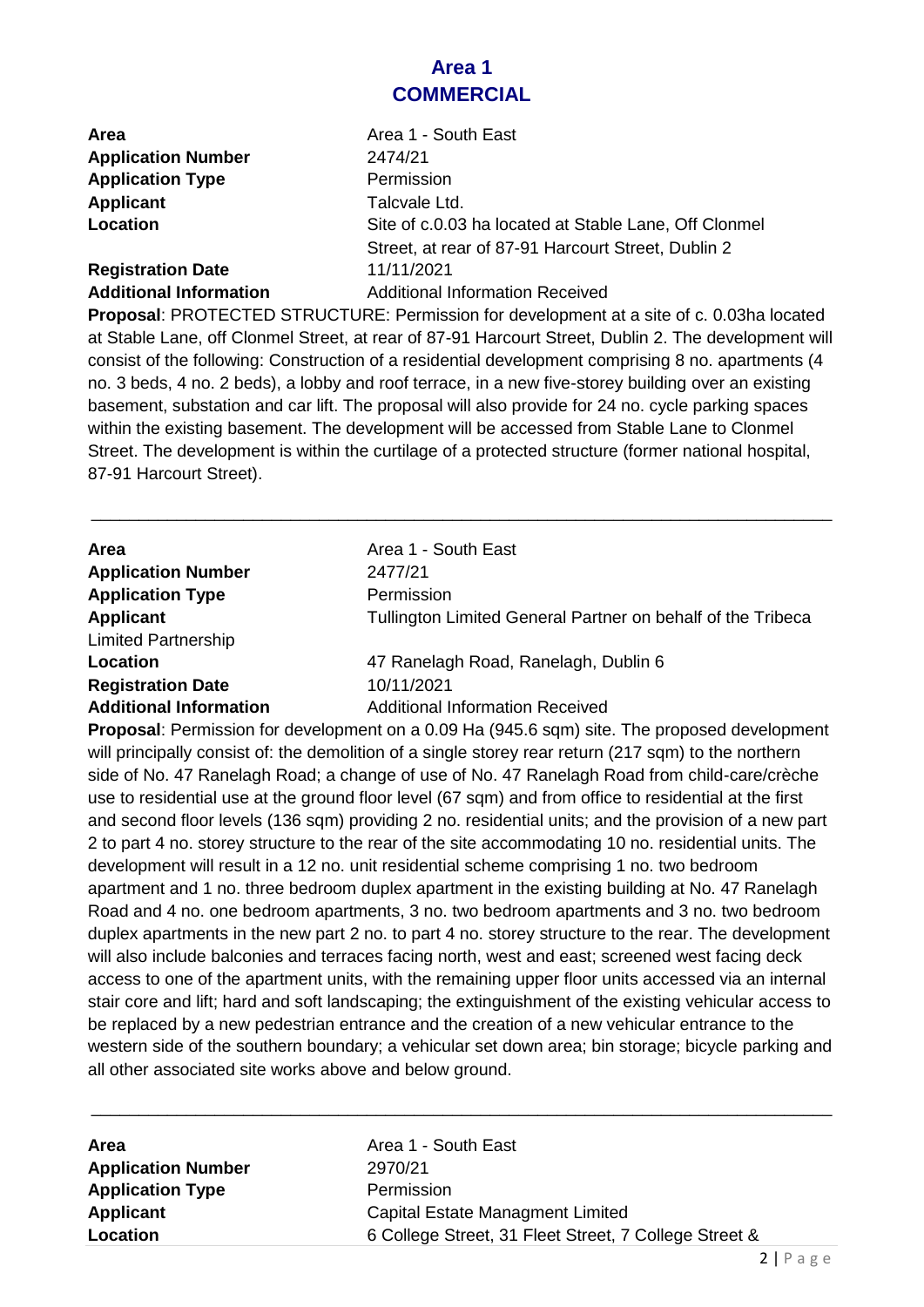**Registration Date** 10/11/2021

30 Fleet Street, Dublin 2 **Additional Information** Additional Information Received

**Proposal**: PROTECTED STRUCTURE: PERMISSION AND RETENTION: For development at this site (0.0185 hectares) within the existing 4-storey over basement properties comprising the former Irish Yeast Company at 6 College St. (RPS Ref. 2010), The Times Hostel (upper floors only) at 31 Fleet St. (RPS Ref. 2925), and minor changes to the rears of 7 College St. (RPS Ref. 2011) and 30 Fleet St. (RPS Ref. 2924) at 1st floor only, Dublin 2. (PROTECTED STRUCTURES).

The proposal provides for the conservation and restoration of historic fabric and the refurbishment and restoration of active use to No. 6 College St. providing for change of the historic retail use to use as a café/bar and reception area at ground floor level, and the provision of 3 no. one-bedroom apartments at the upper floors. The proposal also includes minor alterations within the upper floor interiors only of 31 Fleet St. in order to provide universally accessible bathrooms. It will further include for the removal of the existing two-storey extension to the rear of 6 College St. and the 1st floor extension to the rear of 31 Fleet St. New works include a replacement extension to the rear of 6 College Street with a glazed atrium containing a lift and enhanced circulation spaces and interconnection which provide for universal access and compliant fire safety and escape to the upper floors of both buildings.

In addition to the above, the proposal will also provide for the following works at ground, 1st, 2nd and 3rd floor levels:

• Ground Floor Level:

(i) Conservation works to existing historic fabric, reinstatement of original cabinetry, panelling, fire upgrading of door and partitions to lobby on west side.

(ii) Change of use at ground-floor level of No. 6 College St. from retail to use as a café/bar and reception area and use of the existing stairwell as access to proposed new apartments at 1st, 2nd & 3rd floor levels.

(iii) Retention permission is sought for minor alterations including the removal of 2 no. modern partitions.

• First, Second and Third Floor Levels:

(i) Provision of new opes in the rear façade of 6 College St. and the side façade of 31 Fleet St.

(ii) Reconfiguration of non-original partition walls to existing en-suite in 30 Fleet St. at 1st floor level only.

(iii) Demolition of non-original timber-clad structure to the rear of 7 College St. and reinstatement of original, multi-pane sash window to rear façade of 7 College St. at 1st floor level only.

(iv) Provision of 1 no. apartment at each of the 1st, 2nd & 3rd floor levels including extension to rear of 6 College St.

(v) Glazed atrium to rear of No. 6 College St. containing a lift and enhanced circulation spaces and interconnection which provide for universal access and compliant fire safety and escape to the upper floors of both 6 College Street and 31 Fleet St.

(vi) Reconfiguration of existing modern partitions and en-suites to provide universally accessible bathrooms to 2nd and 3rd floor levels of 31 Fleet Street.

(vii) Demolition of modern extension at 1st floor level of 31 Fleet St. to reveal and reinstate the original multi-pane sash window to the rear façade and removal of cementitious render and repair and repointing of brickwork to rear façade.

(viii) Structural repair works to the basement of 6 College St. in order to save the ground floor structure and coverings.

Permission is also sought for works to stabilise the debonding brickwork on the front façade, cleaning and repair of brickwork, repointing of the brickwork, reinstatement of quoins and stencilled historic paintwork, repairs to carved timber shopfront, refurbishment and reinstatement of multi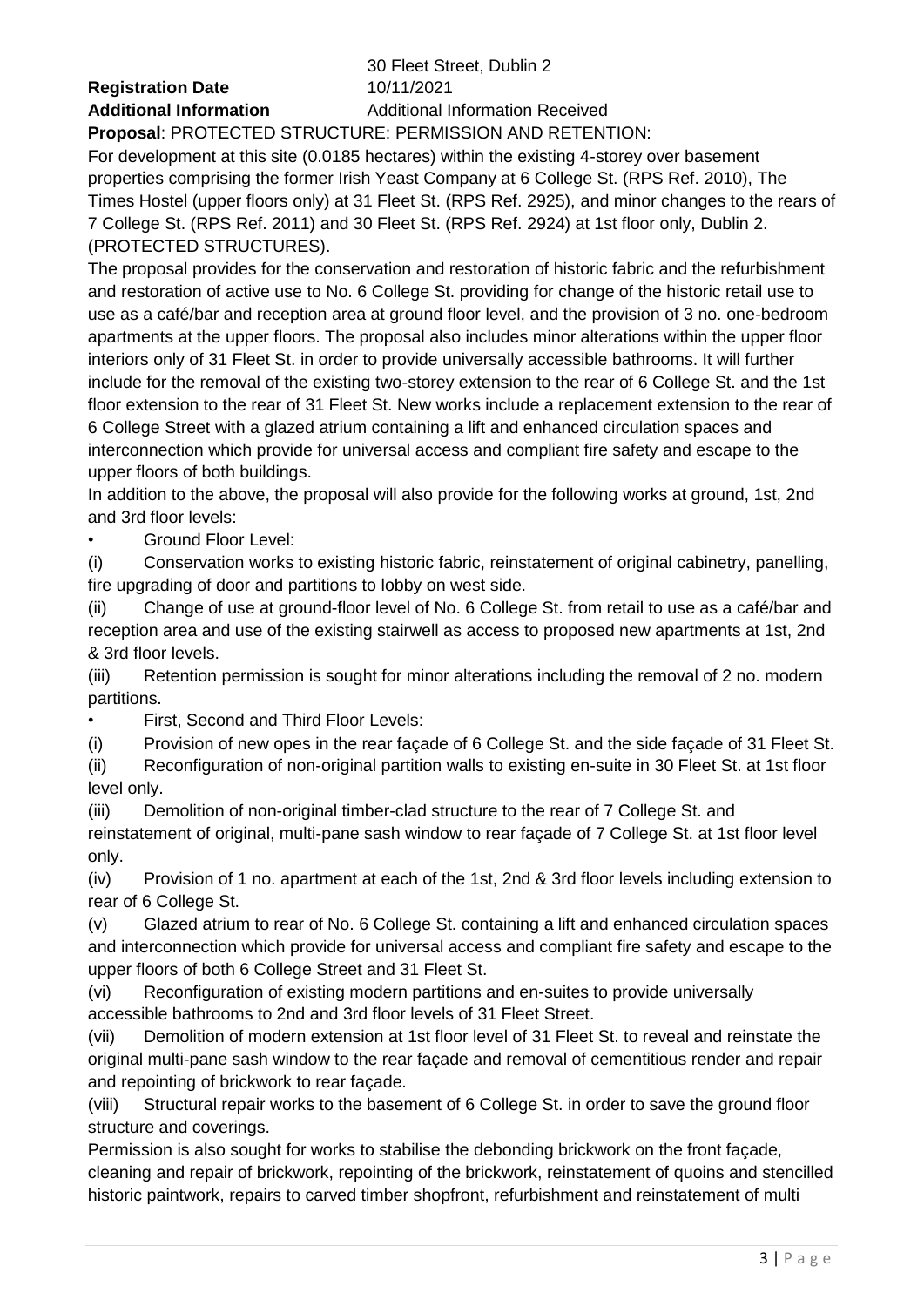pane, single-glazed sash windows to the rear façade of 31 Fleet St and reinstatement of the original front entrance door to the east side all to front of 6 College Street.

\_\_\_\_\_\_\_\_\_\_\_\_\_\_\_\_\_\_\_\_\_\_\_\_\_\_\_\_\_\_\_\_\_\_\_\_\_\_\_\_\_\_\_\_\_\_\_\_\_\_\_\_\_\_\_\_\_\_\_\_\_\_\_\_\_\_\_\_\_\_\_\_\_\_\_\_\_\_

| Area 1 - South East<br><b>Area</b><br><b>Application Number</b><br>3815/21<br><b>Application Type</b><br>Permission<br><b>Applicant</b><br><b>Bronagh Keane</b><br>Location<br>08/11/2021<br><b>Registration Date</b><br><b>Additional Information</b> |                                   |
|--------------------------------------------------------------------------------------------------------------------------------------------------------------------------------------------------------------------------------------------------------|-----------------------------------|
|                                                                                                                                                                                                                                                        |                                   |
|                                                                                                                                                                                                                                                        |                                   |
|                                                                                                                                                                                                                                                        |                                   |
|                                                                                                                                                                                                                                                        |                                   |
|                                                                                                                                                                                                                                                        | 3 Percy Place, Dublin 4, D04 X8Y6 |
|                                                                                                                                                                                                                                                        |                                   |
|                                                                                                                                                                                                                                                        |                                   |

**Proposal**: PROTECTED STRUCTURE: Permission for the change-of-use of a protected structure from use as 3no. separate apartments to use as 2no. separate apartments (at basement and firstfloor levels) and a dental clinic at the ground-floor level. The development includes the replacement of existing non-original PVC windows with appropriate timber-frame sliding-sash windows and removal and making good of 3no. windows in the return at basement and ground floor levels, together with relocation of toilet at basement level; internal reconfiguration of nonoriginal partition walls and doors, and relocation of toilet at ground-floor level, as well as all associated refurbishment and site development works.

\_\_\_\_\_\_\_\_\_\_\_\_\_\_\_\_\_\_\_\_\_\_\_\_\_\_\_\_\_\_\_\_\_\_\_\_\_\_\_\_\_\_\_\_\_\_\_\_\_\_\_\_\_\_\_\_\_\_\_\_\_\_\_\_\_\_\_\_\_\_\_\_\_\_\_\_\_\_

| Area                          | Area 1 - South East          |
|-------------------------------|------------------------------|
| <b>Application Number</b>     | 3817/21                      |
| <b>Application Type</b>       | Permission                   |
| <b>Applicant</b>              | <b>Stanrak Limited</b>       |
| Location                      | 6, Chelmsford Road, Dublin 6 |
| <b>Registration Date</b>      | 08/11/2021                   |
| <b>Additional Information</b> |                              |

**Proposal**: PROTECTED STRUCTURE: Renovating the existing building on existing location. The renovation will consist of the construction of three apartments in the proposed property, without significant changes at the front, alteration of the existing extension on the ground floor on the south-east side and alteration of the existing extension on the first floor on the south-west side and some windows to replace the sliding doors, as indicated in the attached drawings.

\_\_\_\_\_\_\_\_\_\_\_\_\_\_\_\_\_\_\_\_\_\_\_\_\_\_\_\_\_\_\_\_\_\_\_\_\_\_\_\_\_\_\_\_\_\_\_\_\_\_\_\_\_\_\_\_\_\_\_\_\_\_\_\_\_\_\_\_\_\_\_\_\_\_\_\_\_\_

| Area                          | Area 1 - South East                                    |
|-------------------------------|--------------------------------------------------------|
| <b>Application Number</b>     | 3824/21                                                |
| <b>Application Type</b>       | Permission                                             |
| <b>Applicant</b>              | The Board of the Dublin Dental Hospital                |
| Location                      | Dublin Dental University Hospital, No's 22-28, Lincoln |
|                               | Place, Dublin 2, D02F859                               |
| <b>Registration Date</b>      | 09/11/2021                                             |
| <b>Additional Information</b> |                                                        |

**Proposal**: PROTECTED STRUCTURE: The development will consist of:

a) new retractable roof canopies fixed to the existing concrete walls and/or with metal support structure, covering part of the existing roof terrace at Second floor level. The canopies will incorporate a new retractable vertical wall system,

b) new bespoke banquette seating,

c) new built-in planters, and existing balustrade with new planters,

d) and new raised flooring, all at Second floor terrace, Dublin Dental University Hospital, No's 22- 28 Lincoln Place, Dublin 2, D02 F859, with all associated site works.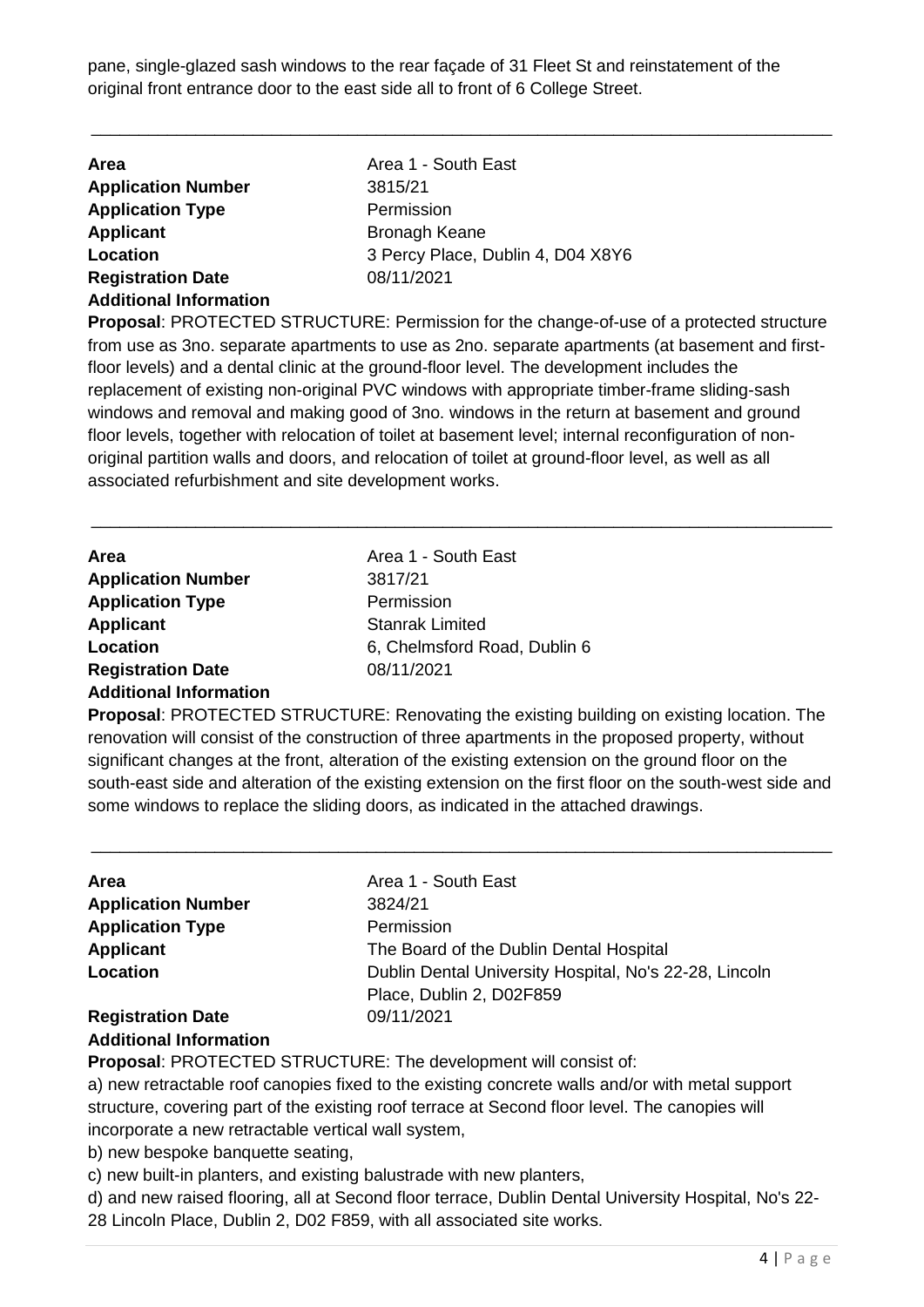| <b>Area</b>                   | Area 1 - South East                         |
|-------------------------------|---------------------------------------------|
| <b>Application Number</b>     | 3832/21                                     |
| <b>Application Type</b>       | Permission                                  |
| Applicant                     | <b>Health Service Executive</b>             |
| Location                      | 113 Morehampton Road, Donnybrook, Dublin 4. |
| <b>Registration Date</b>      | 09/11/2021                                  |
| <b>Additional Information</b> |                                             |

**Proposal**: Permission sought for repairs and re-pointing to facades facing Morehampton Road and Mount Eden Road including the two chimneys on these facades. Note this building is within the Belmont Avenue/Mount Eden Road & Environs Architectural Conservation Area.

\_\_\_\_\_\_\_\_\_\_\_\_\_\_\_\_\_\_\_\_\_\_\_\_\_\_\_\_\_\_\_\_\_\_\_\_\_\_\_\_\_\_\_\_\_\_\_\_\_\_\_\_\_\_\_\_\_\_\_\_\_\_\_\_\_\_\_\_\_\_\_\_\_\_\_\_\_\_

\_\_\_\_\_\_\_\_\_\_\_\_\_\_\_\_\_\_\_\_\_\_\_\_\_\_\_\_\_\_\_\_\_\_\_\_\_\_\_\_\_\_\_\_\_\_\_\_\_\_\_\_\_\_\_\_\_\_\_\_\_\_\_\_\_\_\_\_\_\_\_\_\_\_\_\_\_\_

| Area                      | Area 1 - South East                                                                                            |
|---------------------------|----------------------------------------------------------------------------------------------------------------|
| <b>Application Number</b> | 3841/21                                                                                                        |
| <b>Application Type</b>   | Permission                                                                                                     |
| <b>Applicant</b>          | Le Favre Merrion Holdings Limited                                                                              |
| Location                  | Nos 39-43, Merrion Square East (Protected Structures),<br>D02 NP96, D02 R997 with frontage to Stephen's Place, |
|                           | Dublin 2.                                                                                                      |
| <b>Registration Date</b>  | 10/11/2021                                                                                                     |
|                           |                                                                                                                |

## **Additional Information**

**Proposal**: PROTECTED STRUCTURE: The proposed development will consist of: (i) Restoration works to the brick façade on the west facing elevation of the protected structures including repair, re-pointing and consolidation of the brickwork and the replacement of window reveals with lime feathered reveal; (ii) (a) a new external disabled access platform lift at the western elevation of No. 41 Merrion Square providing accessibility from street level to the basement of No. 41 (b) new external stair to replace existing to allow access to proposed platform lift; (iii) (a) replacement of existing external door with new window to facilitate conversion of existing lobby at ground-floor rear of No. 39 Merrion Square to WC (b) removal of section of wall below existing window to facilitate new double door external access; (iv) provision of new double doors at rear basement level of No. 40 Merrion Square between existing windows providing access to external courtyard; and (v) The development also includes all landscaping; boundary treatments; SuDS drainage and all ancillary works necessary to facilitate the development.

| <b>Area</b>               | Area 1 - South East                                 |
|---------------------------|-----------------------------------------------------|
| <b>Application Number</b> | 3844/21                                             |
| <b>Application Type</b>   | Permission                                          |
| <b>Applicant</b>          | The Board of St. Vincent's Healthcare Group         |
| Location                  | St. Vincent's University Hospital Campus, Elm Park, |
|                           | Dublin 4, D04 T6F4                                  |
| <b>Registration Date</b>  | 11/11/2021                                          |
|                           |                                                     |

\_\_\_\_\_\_\_\_\_\_\_\_\_\_\_\_\_\_\_\_\_\_\_\_\_\_\_\_\_\_\_\_\_\_\_\_\_\_\_\_\_\_\_\_\_\_\_\_\_\_\_\_\_\_\_\_\_\_\_\_\_\_\_\_\_\_\_\_\_\_\_\_\_\_\_\_\_\_

# **Additional Information**

**Proposal**: Planning permission for the proposed development comprises the construction of a new 10 bed Intensive Care Unit (ICU) at the western end of the hospital campus, adjacent to the existing Clinical Services building, on a c. 0.2217 ha site; this connectivity is required to link into the existing ICU service and theatres.

The proposed works include the construction of a new three storey building to an overall height of 24.163m ODM.

Level 01 will comprise of 10 ICU bedrooms and clinical support accommodation and Level 02 will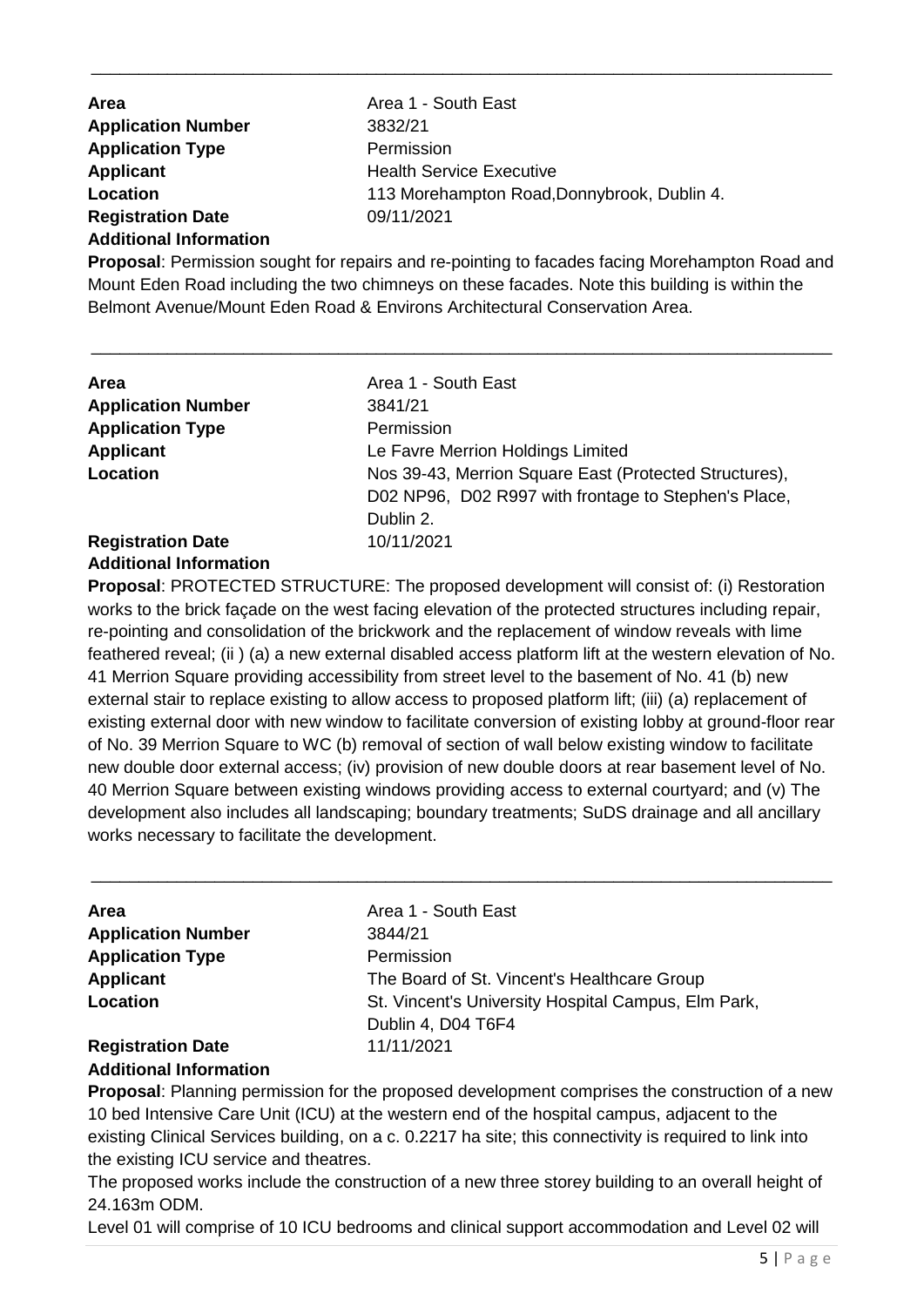comprise of office accommodation, staff support spaces and plantroom spaces. These two floors are elevated above Level 00/ ground floor level, which comprises lift shafts, a fire evacuation stair and lobby and structural elements creating an undercroft space for future expansion of the existing Emergency Department. Works also include a 71sqm basement at Level -01; this basement will link into the existing Clinical Services building basement for utility services and deliveries. The project includes a connection to the stair of the existing Clinical Services building to link the existing and new building and amendments to the facade of the existing building where the proposed new building abuts. The total proposed new building floor area is approx. 2,047 sqm (1,881 sqm internal space & 166sqm internal plantroom). The screened external spaces comprise of the 830sqm undercroft expansion area at Level 00 and 20sqm of external plant at Level 02. The development also comprises of modifications to the existing ambulance access route and arrivals area incorporating a dedicated blue light lane to the west of the proposed building and the reconfiguration of the ambulance area to provide 4 no. ambulance parking set down spaces; hard landscaping roadways, paths, lighting and signage and all associated site works and diversions are also inlcuded.

\_\_\_\_\_\_\_\_\_\_\_\_\_\_\_\_\_\_\_\_\_\_\_\_\_\_\_\_\_\_\_\_\_\_\_\_\_\_\_\_\_\_\_\_\_\_\_\_\_\_\_\_\_\_\_\_\_\_\_\_\_\_\_\_\_\_\_\_\_\_\_\_\_\_\_\_\_\_

| Area                      | Area 1 - South East                         |
|---------------------------|---------------------------------------------|
| <b>Application Number</b> | 3854/21                                     |
| <b>Application Type</b>   | Permission                                  |
| <b>Applicant</b>          | Paul & Mary Creedon                         |
| Location                  | Woods Way tothe rear of 20 Mount Eden Road, |
|                           | Donnybrook, Dublin 4.                       |
| <b>Registration Date</b>  | 12/11/2021                                  |

### **Additional Information**

**Proposal**: Planning permission for development at Wood Way, to the rear of 20 Mount Eden Road (which is in an Architectural Conservation Area), Donnybrook, Dublin 4, consisting of the demolition of existing workshop/shed and boundary wall to Woods Way and the construction of a two storey two bedroom terraced mews dwelling with integral garage and related site development works.

\_\_\_\_\_\_\_\_\_\_\_\_\_\_\_\_\_\_\_\_\_\_\_\_\_\_\_\_\_\_\_\_\_\_\_\_\_\_\_\_\_\_\_\_\_\_\_\_\_\_\_\_\_\_\_\_\_\_\_\_\_\_\_\_\_\_\_\_\_\_\_\_\_\_\_\_\_\_

| <b>Area</b>                   | Area 1 - South East                       |
|-------------------------------|-------------------------------------------|
| <b>Application Number</b>     | 3856/21                                   |
| <b>Application Type</b>       | Permission                                |
| <b>Applicant</b>              | Paul O'Reilly                             |
| Location                      | No. 1 Coolevin Road, Long Lane, Dublin 8. |
| <b>Registration Date</b>      | 12/11/2021                                |
| <b>Additional Information</b> |                                           |

**Proposal**: Full planning permission for the following to the existing end of terrace two storey house with adjoining two storey flat roof side extension with single storey extension to rear: Permission to demolish existing adjoining side & rear extension. Permission requested to redesign the existing original end of terrace house with a single storey tile roof extension to front with a redesign of the interior on both floors with glazing-door openings changed to accommodate new layout.

Permission requested to erect a two storey fully service hipped dwelling with single storey extension to front with window box on first floor gable to the end of original the terrace house. Alterations to boundary walls to accommodate new layout. Maintain connection to existing drainage and allow new connection for proposed house and all ancillary site works.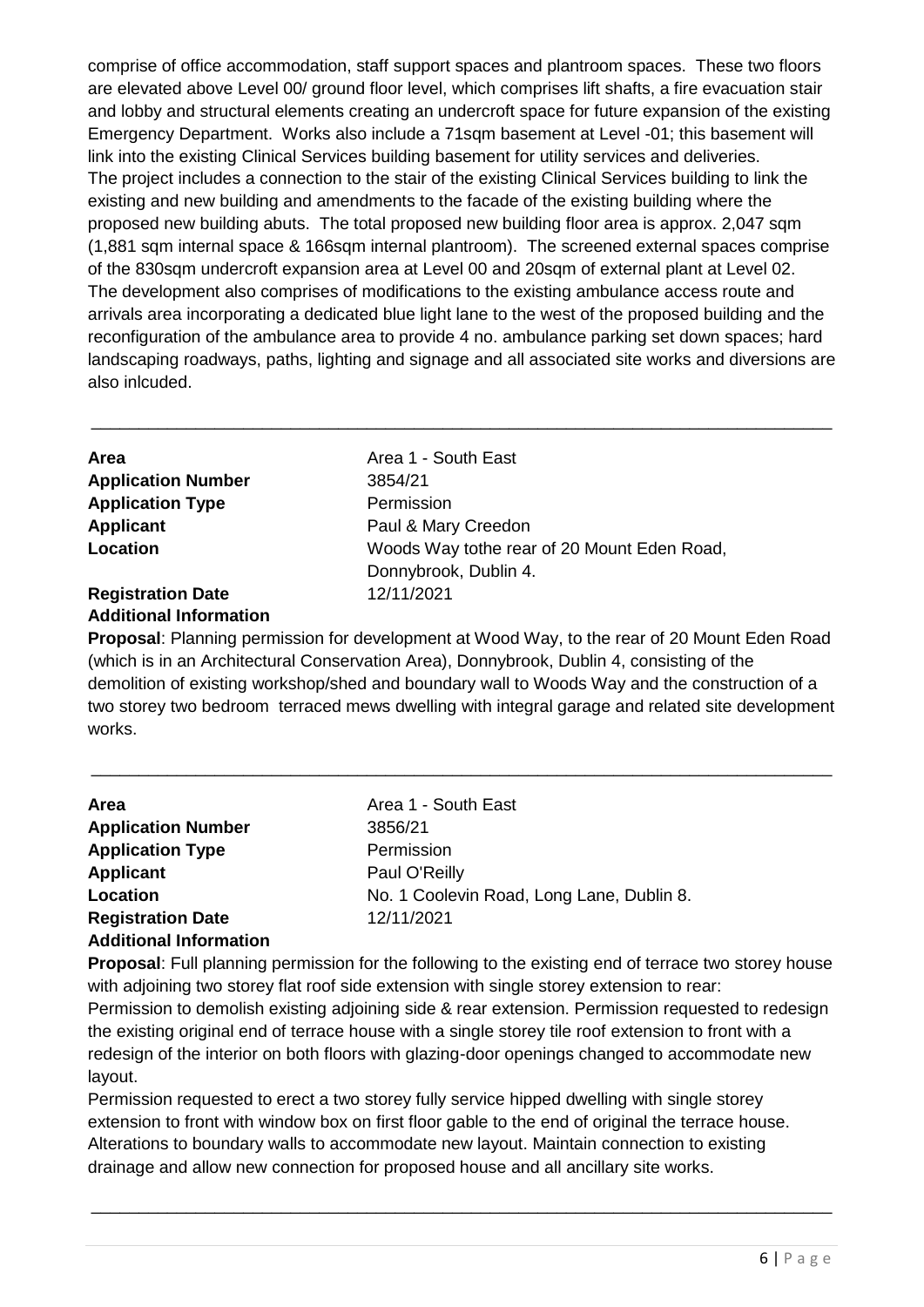| <b>Area</b>               | Area 1 - South East                            |
|---------------------------|------------------------------------------------|
| <b>Application Number</b> | 3865/21                                        |
| <b>Application Type</b>   | Permission                                     |
| <b>Applicant</b>          | Craig Doyle                                    |
| Location                  | Clonskeagh Hospital, Clonskeagh Road, Dublin 6 |
| <b>Registration Date</b>  | 12/11/2021                                     |

#### **Additional Information**

**Proposal**: Planning permission for development of an Integrated Care Facility on the existing Healthcare Campus at Clonskeagh Hospital, Clonskeagh Road, Dublin 6. The development will consist of: 1) The construction of a 402 sq metre single storey modular type building, ramps, hard standings and associated works. 2) The reconfiguration of existing parking and provision of 4 additional parking spaces to serve the facility. 3) All associated drainage, site development and landscaping works.

\_\_\_\_\_\_\_\_\_\_\_\_\_\_\_\_\_\_\_\_\_\_\_\_\_\_\_\_\_\_\_\_\_\_\_\_\_\_\_\_\_\_\_\_\_\_\_\_\_\_\_\_\_\_\_\_\_\_\_\_\_\_\_\_\_\_\_\_\_\_\_\_\_\_\_\_\_\_

| <b>Area</b>                   | Area 1 - South East          |
|-------------------------------|------------------------------|
| <b>Application Number</b>     | 3866/21                      |
| <b>Application Type</b>       | Permission                   |
| <b>Applicant</b>              | Jason Investments            |
| Location                      | 12, Wicklow Street, Dublin 2 |
| <b>Registration Date</b>      | 12/11/2021                   |
| <b>Additional Information</b> |                              |

**Proposal**: Permission for a material change of use from office to retail use at first floor level, together with a single storey extension (retail, 45 sqm) located at first floor level to the rear, an extension of the basement level (retail, 12.8 sqm) to the rear together with a new staircase linking basement, ground and first floor levels with links into no 4 Glendenning lane to the rear of the property. A new shopfront on Wicklow street with associated signage all at 12 Wicklow St, Dublin 2, DO2 EC43.

\_\_\_\_\_\_\_\_\_\_\_\_\_\_\_\_\_\_\_\_\_\_\_\_\_\_\_\_\_\_\_\_\_\_\_\_\_\_\_\_\_\_\_\_\_\_\_\_\_\_\_\_\_\_\_\_\_\_\_\_\_\_\_\_\_\_\_\_\_\_\_\_\_\_\_\_\_\_

| Area                          | Area 1 - South East                                                                           |
|-------------------------------|-----------------------------------------------------------------------------------------------|
| <b>Application Number</b>     | 3897/20                                                                                       |
| <b>Application Type</b>       | Permission                                                                                    |
| <b>Applicant</b>              | <b>Zermatt Property Limited</b>                                                               |
| Location                      | 23, Liberty Lane, Dublin 8                                                                    |
| <b>Registration Date</b>      | 09/11/2021                                                                                    |
| <b>Additional Information</b> | Clarification of Add. Information Recd.                                                       |
|                               | Drepeaal, Dlopping parmiasion for the departition of an oviating two starsy structure overage |

**Proposal**: Planning permission for the demolition of an existing two storey structure, currently in use as a garage and offices and the construction of a new five storey building comprising 510 sqm office space, to include a kitchen, toilet and cycle storage facilities.

\_\_\_\_\_\_\_\_\_\_\_\_\_\_\_\_\_\_\_\_\_\_\_\_\_\_\_\_\_\_\_\_\_\_\_\_\_\_\_\_\_\_\_\_\_\_\_\_\_\_\_\_\_\_\_\_\_\_\_\_\_\_\_\_\_\_\_\_\_\_\_\_\_\_\_\_\_\_

| Area                          |  |
|-------------------------------|--|
| <b>Application Number</b>     |  |
| <b>Application Type</b>       |  |
| <b>Applicant</b>              |  |
| Location                      |  |
| <b>Registration Date</b>      |  |
| <b>Additional Information</b> |  |
|                               |  |

**Area** Area 1 - South East **Application Number** WEB5088/21 **Permission Manderley Holdings Limited Location** 5A, Baggot Court, Dublin 2 **Registration Date** 09/11/2021

**Proposal**: The renovation and extension of an existing mews building to accommodate 1no. three storey single bed terraced mews dwelling with an overall height of 7.66m to match neighbouring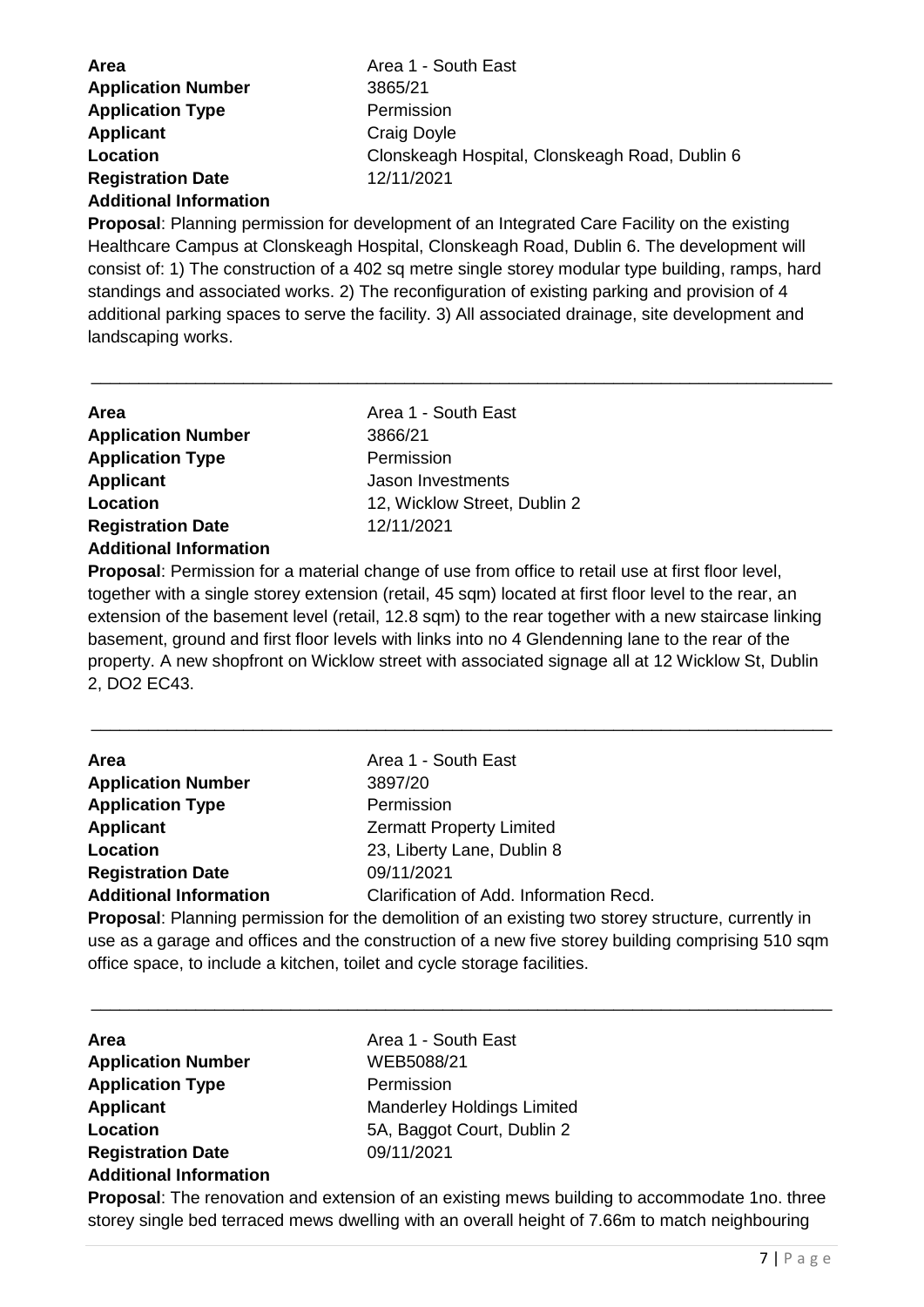properties and a gross floor area of 53.14 sq.m with a terrace to the rear at second floor level and all associated site works.

\_\_\_\_\_\_\_\_\_\_\_\_\_\_\_\_\_\_\_\_\_\_\_\_\_\_\_\_\_\_\_\_\_\_\_\_\_\_\_\_\_\_\_\_\_\_\_\_\_\_\_\_\_\_\_\_\_\_\_\_\_\_\_\_\_\_\_\_\_\_\_\_\_\_\_\_\_\_

| Area                          | Area 1 - South East                            |
|-------------------------------|------------------------------------------------|
| <b>Application Number</b>     | WEB5092/21                                     |
| <b>Application Type</b>       | Permission                                     |
| <b>Applicant</b>              | Gerry Burke Kennedy                            |
| Location                      | 53, Merton Drive, Ranelagh, Dublin 6, D06 R6W3 |
| <b>Registration Date</b>      | 10/11/2021                                     |
| <b>Additional Information</b> |                                                |

**Proposal**: The development consists of a flat roofed 2-storey 3 bed house with a north west facing first floor balcony, to the side of the existing house, with new pedestrian entrance to existing house and associated works and landscaping.

\_\_\_\_\_\_\_\_\_\_\_\_\_\_\_\_\_\_\_\_\_\_\_\_\_\_\_\_\_\_\_\_\_\_\_\_\_\_\_\_\_\_\_\_\_\_\_\_\_\_\_\_\_\_\_\_\_\_\_\_\_\_\_\_\_\_\_\_\_\_\_\_\_\_\_\_\_\_

| <b>Area</b>                   | Area 1 - South East                                 |
|-------------------------------|-----------------------------------------------------|
|                               |                                                     |
| <b>Application Number</b>     | WEB5097/21                                          |
| <b>Application Type</b>       | <b>Retention Permission</b>                         |
| <b>Applicant</b>              | Compu b Retail Ltd                                  |
| Location                      | Unit 3, 44-45 King Street South, Dublin 2, D02 FA47 |
| <b>Registration Date</b>      | 10/11/2021                                          |
| <b>Additional Information</b> |                                                     |

**Proposal**: RETENTION: Retention permission is being sought by Compu b Retail Ltd. The development will consist of a new signage fascia with 3 No. illuminated signs, 4 No. new illuminated internal light boxes, and 2 No. new internal high through visibility security roller shutters, all to South-West (front) elevation at the existing retail Unit 3, 44-45 King Street South, Dublin 2, D02 FA47, with all associated site works.

## **Area 1 DOMESTIC**

\_\_\_\_\_\_\_\_\_\_\_\_\_\_\_\_\_\_\_\_\_\_\_\_\_\_\_\_\_\_\_\_\_\_\_\_\_\_\_\_\_\_\_\_\_\_\_\_\_\_\_\_\_\_\_\_\_\_\_\_\_\_\_\_\_\_\_\_\_\_\_\_\_\_\_\_\_\_

| Area                          |
|-------------------------------|
| <b>Application Number</b>     |
| <b>Application Type</b>       |
| <b>Applicant</b>              |
| Location                      |
| <b>Registration Date</b>      |
| <b>Additional Information</b> |
|                               |

**Area** Area 1 - South East **Application Number** 2441/21 **Permission Applicant** John Molloy 12, Leinster Square, Rathmines, Dublin 6 **Registration Date** 11/11/2021 **Additional Information** Additional Information Received

**Proposal**: Permission to (1) Demolish existing garage in rear garden (2) Construct granny flat in rear garden with interior alterations to ground floor of existing house and (3) Construct new vehicular entrance to front.

| <b>Area</b>               | Area 1 - South East                              |
|---------------------------|--------------------------------------------------|
| <b>Application Number</b> | 3814/21                                          |
| <b>Application Type</b>   | Permission                                       |
| <b>Applicant</b>          | Peter Barrett & Patrick Barrett                  |
| Location                  | 35, Iveagh Gardens, Crumlin, Dublin 12, D12 XH51 |
| <b>Registration Date</b>  | 08/11/2021                                       |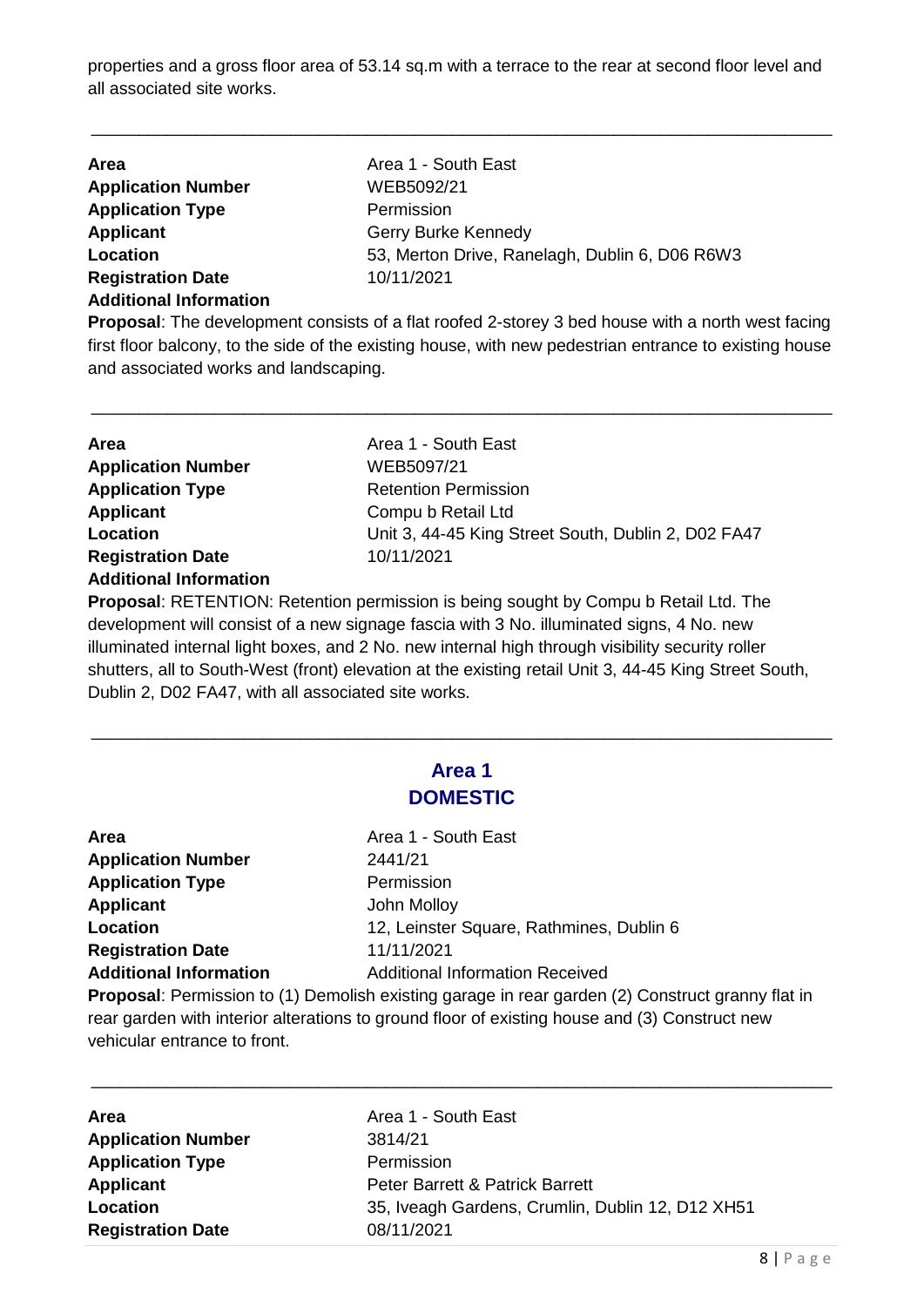### **Additional Information**

**Proposal**: Permission is sought for new vehicle entrance to the front garden on the north east side and related dishing of footpath.

\_\_\_\_\_\_\_\_\_\_\_\_\_\_\_\_\_\_\_\_\_\_\_\_\_\_\_\_\_\_\_\_\_\_\_\_\_\_\_\_\_\_\_\_\_\_\_\_\_\_\_\_\_\_\_\_\_\_\_\_\_\_\_\_\_\_\_\_\_\_\_\_\_\_\_\_\_\_

| <b>Area</b>                   | Area 1 - South East               |
|-------------------------------|-----------------------------------|
| <b>Application Number</b>     | 3826/21                           |
| <b>Application Type</b>       | Permission                        |
| <b>Applicant</b>              | Heydi & James Breslin             |
| Location                      | 51B, Avenue Road, Dublin, D08X0W7 |
| <b>Registration Date</b>      | 09/11/2021                        |
| <b>Additional Information</b> |                                   |

**Proposal**: The development will consist of a single storey extension (5.5m2) to front and 2-storey extension to rear of existing house (11m2) and dormer window to rear of existing roof. Singlestorey pitched roof extension at rear of the back garden with single-storey corridor (27.7m2) linking to existing house and associated internal alterations.

\_\_\_\_\_\_\_\_\_\_\_\_\_\_\_\_\_\_\_\_\_\_\_\_\_\_\_\_\_\_\_\_\_\_\_\_\_\_\_\_\_\_\_\_\_\_\_\_\_\_\_\_\_\_\_\_\_\_\_\_\_\_\_\_\_\_\_\_\_\_\_\_\_\_\_\_\_\_

| Area                          | Area 1 - South East                                                                           |
|-------------------------------|-----------------------------------------------------------------------------------------------|
| <b>Application Number</b>     | 3846/21                                                                                       |
| <b>Application Type</b>       | <b>Retention Permission</b>                                                                   |
| <b>Applicant</b>              | Mark Feighery                                                                                 |
| Location                      | 139 and 139B, Stillorgan Road, Donnybrook, Dublin 4                                           |
| <b>Registration Date</b>      | 11/11/2021                                                                                    |
| <b>Additional Information</b> |                                                                                               |
|                               | <b>Proposal: RETENTION PERMISSION: The development consists of retention permission for</b>   |
|                               | modifications to gates and piers provisuely grapted under planning permission 2326/10 and all |

modifications to gates and piers previously granted under planning permission 2326/19 and all associated ancillary site works.

\_\_\_\_\_\_\_\_\_\_\_\_\_\_\_\_\_\_\_\_\_\_\_\_\_\_\_\_\_\_\_\_\_\_\_\_\_\_\_\_\_\_\_\_\_\_\_\_\_\_\_\_\_\_\_\_\_\_\_\_\_\_\_\_\_\_\_\_\_\_\_\_\_\_\_\_\_\_

| <b>Area</b>                   | Area 1 - South East                    |
|-------------------------------|----------------------------------------|
| <b>Application Number</b>     | 3853/21                                |
| <b>Application Type</b>       | Permission                             |
| <b>Applicant</b>              | Jimmy and Rebecca Kirby                |
| Location                      | 31 St. Kevin's Park, Dartry, Dublin 6. |
| <b>Registration Date</b>      | 12/11/2021                             |
| <b>Additional Information</b> |                                        |

**Proposal**: Permission is sought for an amendment to a previous planning application (application number 3615/20), at no. 31 St. Kevin's Park, Dartry, Dublin 6, on behalf of Jimmy and Rebecca Kirby. The proposed amendment includes additional metal cladding on the rear façade; along with the closing-in of the existing rear ground floor canopy area (at the rear kitchen doors), adding c. additional 3.3 sq. m. additional floor area; and modifications to the ground floor rear fenestration.

| <b>Area</b>                   | Area 1 - South East                    |
|-------------------------------|----------------------------------------|
| <b>Application Number</b>     | 3860/21                                |
| <b>Application Type</b>       | <b>Retention Permission</b>            |
| <b>Applicant</b>              | Jamie McMahon                          |
| Location                      | 32, St. Endas Road, Terenure, Dublin 6 |
| <b>Registration Date</b>      | 12/11/2021                             |
| <b>Additional Information</b> |                                        |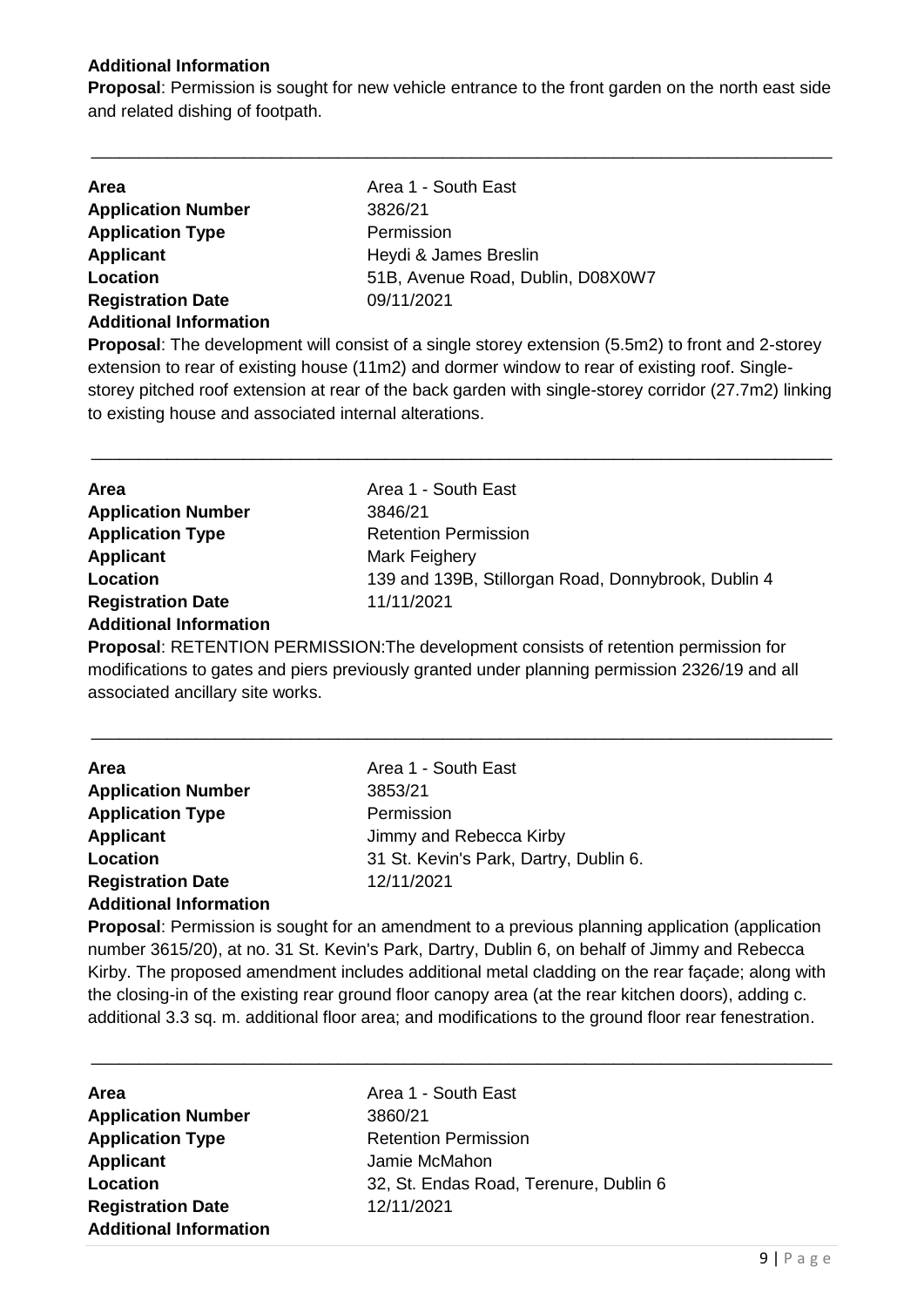**Proposal**: RETENTION: Planning permission for single storey extension to rear to accommodate new living space and new bedroom to existing living space on ground floor.

\_\_\_\_\_\_\_\_\_\_\_\_\_\_\_\_\_\_\_\_\_\_\_\_\_\_\_\_\_\_\_\_\_\_\_\_\_\_\_\_\_\_\_\_\_\_\_\_\_\_\_\_\_\_\_\_\_\_\_\_\_\_\_\_\_\_\_\_\_\_\_\_\_\_\_\_\_\_

| <b>Area</b>                   | Area 1 - South East                           |
|-------------------------------|-----------------------------------------------|
| <b>Application Number</b>     | 3863/21                                       |
| <b>Application Type</b>       | Permission                                    |
| <b>Applicant</b>              | <b>Peter &amp; Patrick Barrett</b>            |
| Location                      | 35, Iveagh Gardens, Crumlin, Dublin D12 XH51. |
| <b>Registration Date</b>      | 12/11/2021                                    |
| <b>Additional Information</b> |                                               |
|                               |                                               |

**Proposal**: Permission is sought for; New vehicle entrance to the front garden on the north east side and related dishing of footpath.

\_\_\_\_\_\_\_\_\_\_\_\_\_\_\_\_\_\_\_\_\_\_\_\_\_\_\_\_\_\_\_\_\_\_\_\_\_\_\_\_\_\_\_\_\_\_\_\_\_\_\_\_\_\_\_\_\_\_\_\_\_\_\_\_\_\_\_\_\_\_\_\_\_\_\_\_\_\_

| Area                          | Area 1 - South East                                                                                    |
|-------------------------------|--------------------------------------------------------------------------------------------------------|
| <b>Application Number</b>     | 3864/21                                                                                                |
| <b>Application Type</b>       | Permission                                                                                             |
| <b>Applicant</b>              | Conor McAleavey & Celine Dee                                                                           |
| Location                      | 50, Tritonville Road, Sandymount, Dublin 4, D04 AV21                                                   |
| <b>Registration Date</b>      | 12/11/2021                                                                                             |
| <b>Additional Information</b> |                                                                                                        |
|                               | Daran rindi. Danastratan fan ika-aran aina ita atau atau ang danar ainaran ang ang ang ang matikana at |

**Proposal**: Permission for the construction of a single, and two-storey rear extension with roof lights, provision of a window to the front, additional windows to the first-floor rear gable, internal reconfiguration, including lowering the existing lower ground floor, and all ancillary works necessary to facilitate the development at 50 Tritonville, Sandymount, Dublin 4, DO4 AV21.

\_\_\_\_\_\_\_\_\_\_\_\_\_\_\_\_\_\_\_\_\_\_\_\_\_\_\_\_\_\_\_\_\_\_\_\_\_\_\_\_\_\_\_\_\_\_\_\_\_\_\_\_\_\_\_\_\_\_\_\_\_\_\_\_\_\_\_\_\_\_\_\_\_\_\_\_\_\_

| <b>Area</b>                   | Area 1 - South East                   |
|-------------------------------|---------------------------------------|
| <b>Application Number</b>     | WEB5078/21                            |
| <b>Application Type</b>       | <b>Retention Permission</b>           |
| <b>Applicant</b>              | <b>Pauline Harrison</b>               |
| Location                      | 122, Corrib Road, Terenure, Dublin 6W |
| <b>Registration Date</b>      | 08/11/2021                            |
| <b>Additional Information</b> |                                       |

**Proposal**: RETENTION: The development consists of a 2 storey extension to the rear of the existing property - c.30sq.m for ground floor kitchen and c.11.2sq.m at first floor to extend bedrooms.

\_\_\_\_\_\_\_\_\_\_\_\_\_\_\_\_\_\_\_\_\_\_\_\_\_\_\_\_\_\_\_\_\_\_\_\_\_\_\_\_\_\_\_\_\_\_\_\_\_\_\_\_\_\_\_\_\_\_\_\_\_\_\_\_\_\_\_\_\_\_\_\_\_\_\_\_\_\_

| <b>Area</b>                   | Area 1 - South East                |
|-------------------------------|------------------------------------|
| <b>Application Number</b>     | WEB5082/21                         |
| <b>Application Type</b>       | Permission                         |
| <b>Applicant</b>              | Ciaran and Siobhan Tourish         |
| Location                      | 12, Alma Court, Dublin 6, D06 FE84 |
| <b>Registration Date</b>      | 09/11/2021                         |
| <b>Additional Information</b> |                                    |

**Proposal**: Conversion of existing Garage to Utility room and Den, Extension of 1st floor rear bedroom over existing Kitchen/Dining/Living room, Covering in of existing roof terrace at second floor level to front to form new Bedroom. Modifications to front façade include replacement of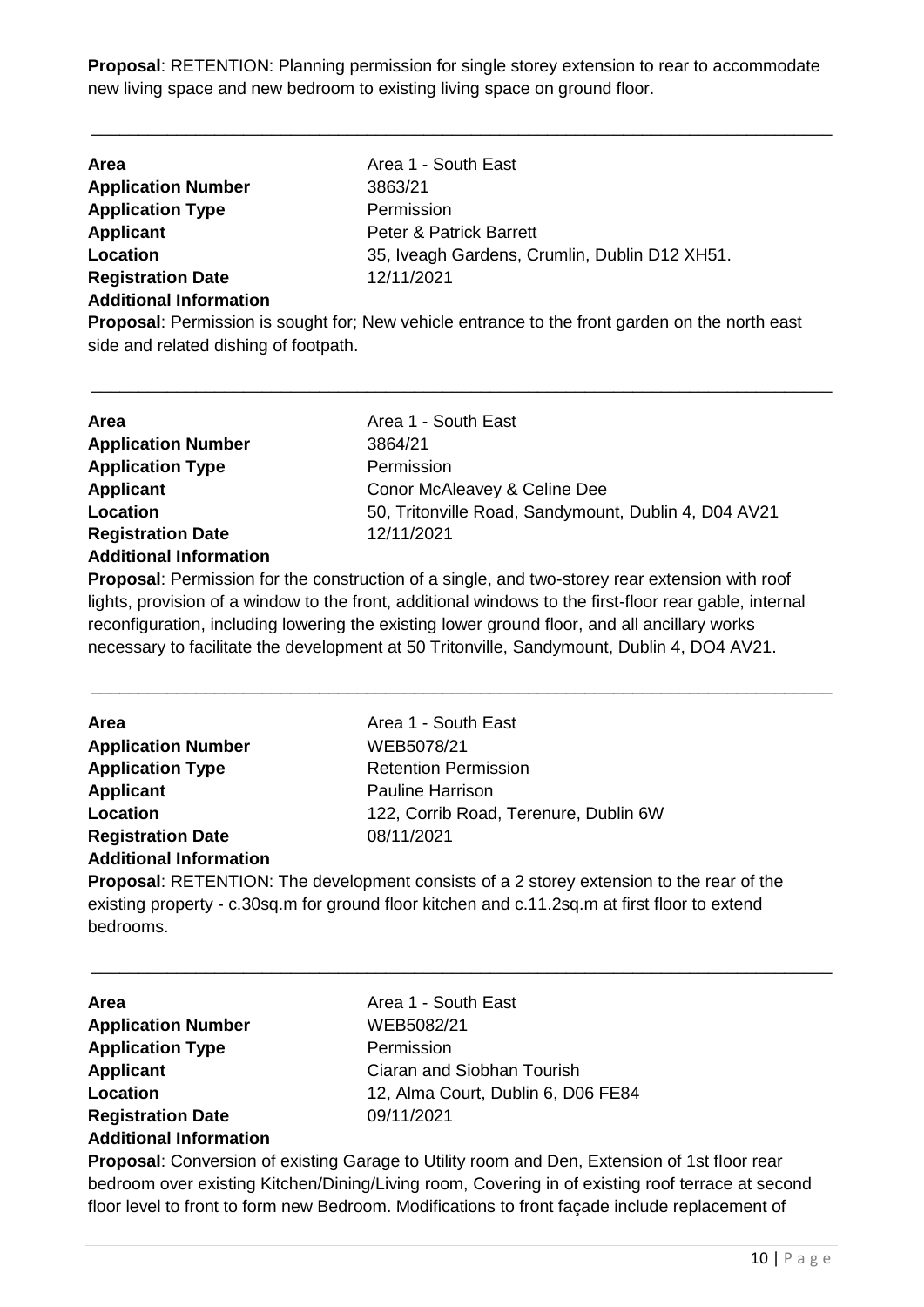garage door with window/door/cladding and Zinc covered Mansard type roof to new 2nd floor bedroom.

\_\_\_\_\_\_\_\_\_\_\_\_\_\_\_\_\_\_\_\_\_\_\_\_\_\_\_\_\_\_\_\_\_\_\_\_\_\_\_\_\_\_\_\_\_\_\_\_\_\_\_\_\_\_\_\_\_\_\_\_\_\_\_\_\_\_\_\_\_\_\_\_\_\_\_\_\_\_

| <b>Area</b>                   | Area 1 - South East                            |
|-------------------------------|------------------------------------------------|
| <b>Application Number</b>     | WEB5086/21                                     |
| <b>Application Type</b>       | Permission                                     |
| <b>Applicant</b>              | <b>Paul Barrett</b>                            |
| Location                      | 73, Harolds Cross Cottages, Dublin 6, D06 HF70 |
| <b>Registration Date</b>      | 09/11/2021                                     |
| <b>Additional Information</b> |                                                |

**Proposal**: Planning permission for 2no. flat roofed extensions, eaves height 2.85m, to 73 Harolds Cross Cottages, Dublin 6. D06 HF70.

\_\_\_\_\_\_\_\_\_\_\_\_\_\_\_\_\_\_\_\_\_\_\_\_\_\_\_\_\_\_\_\_\_\_\_\_\_\_\_\_\_\_\_\_\_\_\_\_\_\_\_\_\_\_\_\_\_\_\_\_\_\_\_\_\_\_\_\_\_\_\_\_\_\_\_\_\_\_

**Proposal**: The renovation and extension of the existing dwelling to include the demolition of the existing single-storey kitchen and 2-storey return to the rear; construction of new two-storey extension to the rear comprising a ground floor living room, new first floor bedroom and bathroom extension; new chimney to rear; new rooflights to rear; new windows to front and rear and associated landscaping and drainage works.

\_\_\_\_\_\_\_\_\_\_\_\_\_\_\_\_\_\_\_\_\_\_\_\_\_\_\_\_\_\_\_\_\_\_\_\_\_\_\_\_\_\_\_\_\_\_\_\_\_\_\_\_\_\_\_\_\_\_\_\_\_\_\_\_\_\_\_\_\_\_\_\_\_\_\_\_\_\_

| Area 1 - South East                             |
|-------------------------------------------------|
| WEB5094/21                                      |
| <b>Retention Permission</b>                     |
| <b>Pauline Harrison</b>                         |
| 122, Corrib Road, Terenure, Dublin 6W, D6W WN30 |
| 10/11/2021                                      |
|                                                 |
|                                                 |

**Proposal**: RETENTION: A 2 storey extension to the rear of the existing property - c.30sq.m for ground floor kitchen and c.11.2sq.m at first floor to extend bedrooms.

\_\_\_\_\_\_\_\_\_\_\_\_\_\_\_\_\_\_\_\_\_\_\_\_\_\_\_\_\_\_\_\_\_\_\_\_\_\_\_\_\_\_\_\_\_\_\_\_\_\_\_\_\_\_\_\_\_\_\_\_\_\_\_\_\_\_\_\_\_\_\_\_\_\_\_\_\_\_

| <b>Area</b>                   | Area 1 - South East                |
|-------------------------------|------------------------------------|
| <b>Application Number</b>     | WEB5098/21                         |
| <b>Application Type</b>       | Permission                         |
| <b>Applicant</b>              | Ciaran and Siobhan Tourish         |
| Location                      | 12, Alma Court, Dublin 6, D06 FE84 |
| <b>Registration Date</b>      | 10/11/2021                         |
| <b>Additional Information</b> |                                    |

**Proposal**: Conversion of existing garage to utility room and den, extension of 1st floor rear bedroom over existing kitchen/dining/living room, covering in of existing roof terrace at second floor level to front to form new bedroom. Modifications to front facade include replacement of garage door with window/door/cladding and zinc covered mansard type roof to new 2nd floor bedroom.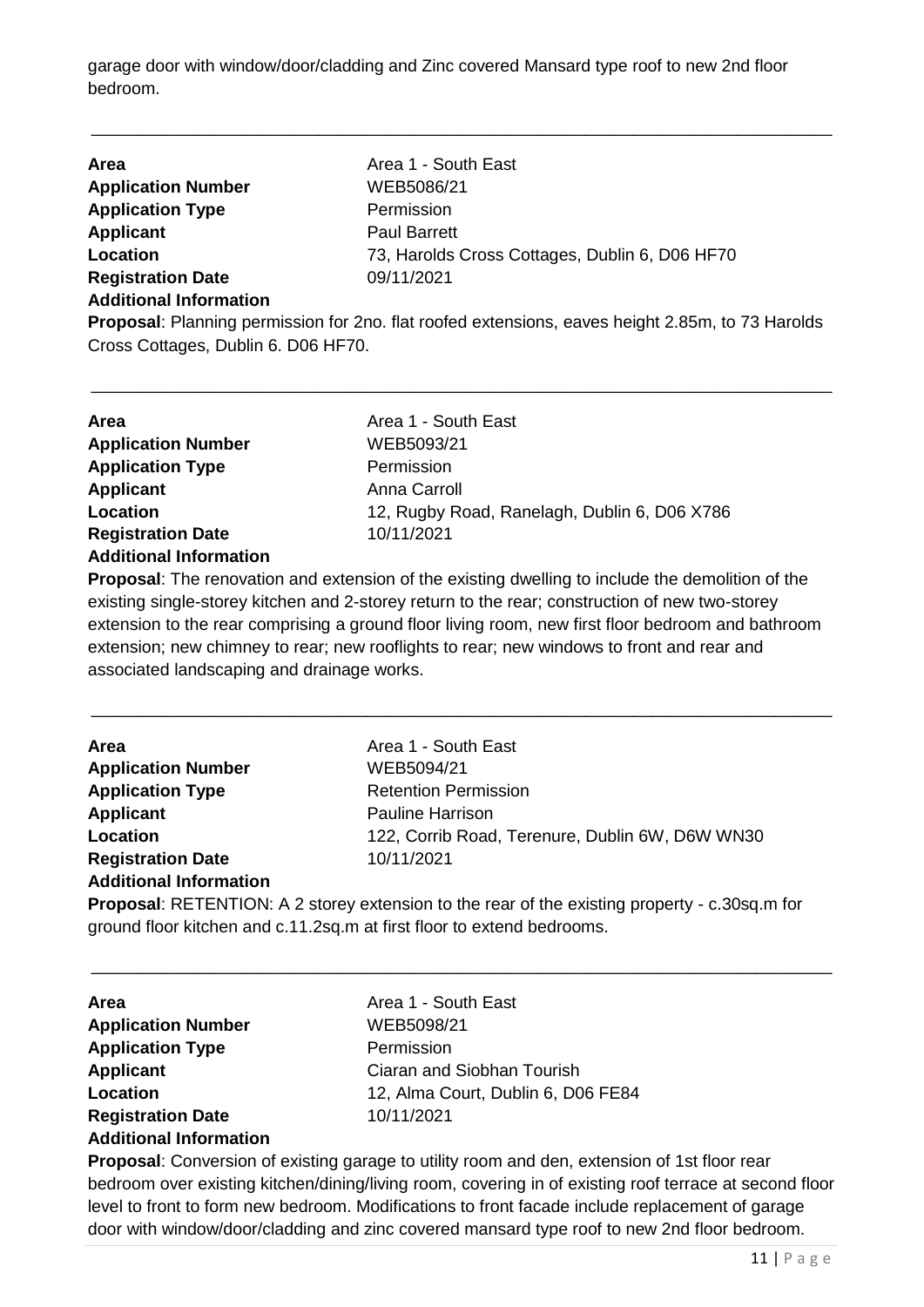**Area Area 1 - South East Application Number** WEB5099/21 **Application Type** Permission **Applicant** Paul Barrett Location **Location** 73 Harolds Cross Cottages, Dublin 6, D06 HF70 **Registration Date** 11/11/2021 **Additional Information Proposal**: Planning permission for 2no. flat roofed extensions, eaves height 2.85m.

\_\_\_\_\_\_\_\_\_\_\_\_\_\_\_\_\_\_\_\_\_\_\_\_\_\_\_\_\_\_\_\_\_\_\_\_\_\_\_\_\_\_\_\_\_\_\_\_\_\_\_\_\_\_\_\_\_\_\_\_\_\_\_\_\_\_\_\_\_\_\_\_\_\_\_\_\_\_

\_\_\_\_\_\_\_\_\_\_\_\_\_\_\_\_\_\_\_\_\_\_\_\_\_\_\_\_\_\_\_\_\_\_\_\_\_\_\_\_\_\_\_\_\_\_\_\_\_\_\_\_\_\_\_\_\_\_\_\_\_\_\_\_\_\_\_\_\_\_\_\_\_\_\_\_\_\_

| <b>Area</b>                   | Area 1 - South East                             |
|-------------------------------|-------------------------------------------------|
| <b>Application Number</b>     | WEB5100/21                                      |
| <b>Application Type</b>       | Permission                                      |
| <b>Applicant</b>              | Paraic & Avene Quinn                            |
| Location                      | 18, Farney Park, Sandymount, Dublin 4, D04 E063 |
| <b>Registration Date</b>      | 11/11/2021                                      |
| <b>Additional Information</b> |                                                 |

**Proposal**: Permission is sought for the demolition of an existing single storey extension, chimney and outbuildings to rear and single storey projection at side of existing two storey semi-detached house; the subsequent construction of a new part single storey / part two storey extension to side and rear, converted attic with new dormer and rooflights to rear, replacement of all existing windows and doors and all associated site works at 18 Farney Park, Sandymount, Co. Dublin.

### **Area 1 LAWs**

\_\_\_\_\_\_\_\_\_\_\_\_\_\_\_\_\_\_\_\_\_\_\_\_\_\_\_\_\_\_\_\_\_\_\_\_\_\_\_\_\_\_\_\_\_\_\_\_\_\_\_\_\_\_\_\_\_\_\_\_\_\_\_\_\_\_\_\_\_\_\_\_\_\_\_\_\_\_

| <b>Area</b>               | Area 1 - South East                                                                                                                                        |
|---------------------------|------------------------------------------------------------------------------------------------------------------------------------------------------------|
| <b>Application Number</b> | 3851/21                                                                                                                                                    |
| <b>Application Type</b>   | LAW                                                                                                                                                        |
| <b>Applicant</b>          | Dublin City Council, Community, Recreation and Economic                                                                                                    |
| <b>Services</b>           |                                                                                                                                                            |
| Location                  | The site (also known as the Donnybrook Graveyard) is<br>bound by Donnybrook Road to the northeast, The<br>Crescent to the east and south, Donnybrook Garda |
| <b>Registration Date</b>  | station to the northwest with residences adjoining the<br>12/11/2021                                                                                       |
|                           |                                                                                                                                                            |

### **Additional Information**

**Proposal**: Planning and Development Act 2000 (as amended)

Planning and Development Regulations 2001 (as amended) - Part 8

Applicant: Dublin City Council, Culture, Recreation and Economic Services.

Location: The site is bound by Donnybrook Road to the northeast, The Crescent to the east and south, Donnybrook Garda station to the northwest with residences adjoining the western boundary, Dublin 4.

Proposal: Pursuant to the requirements of the above, notice is hereby given of proposed development by Dublin City Council at the existing graveyard (also known as Donnybrook Graveyard) at the above location; a recorded monument DU018- 016011.

The proposed development will comprise the following:

• Installation of three stone columbarium walls close to the main entrance as a pilot project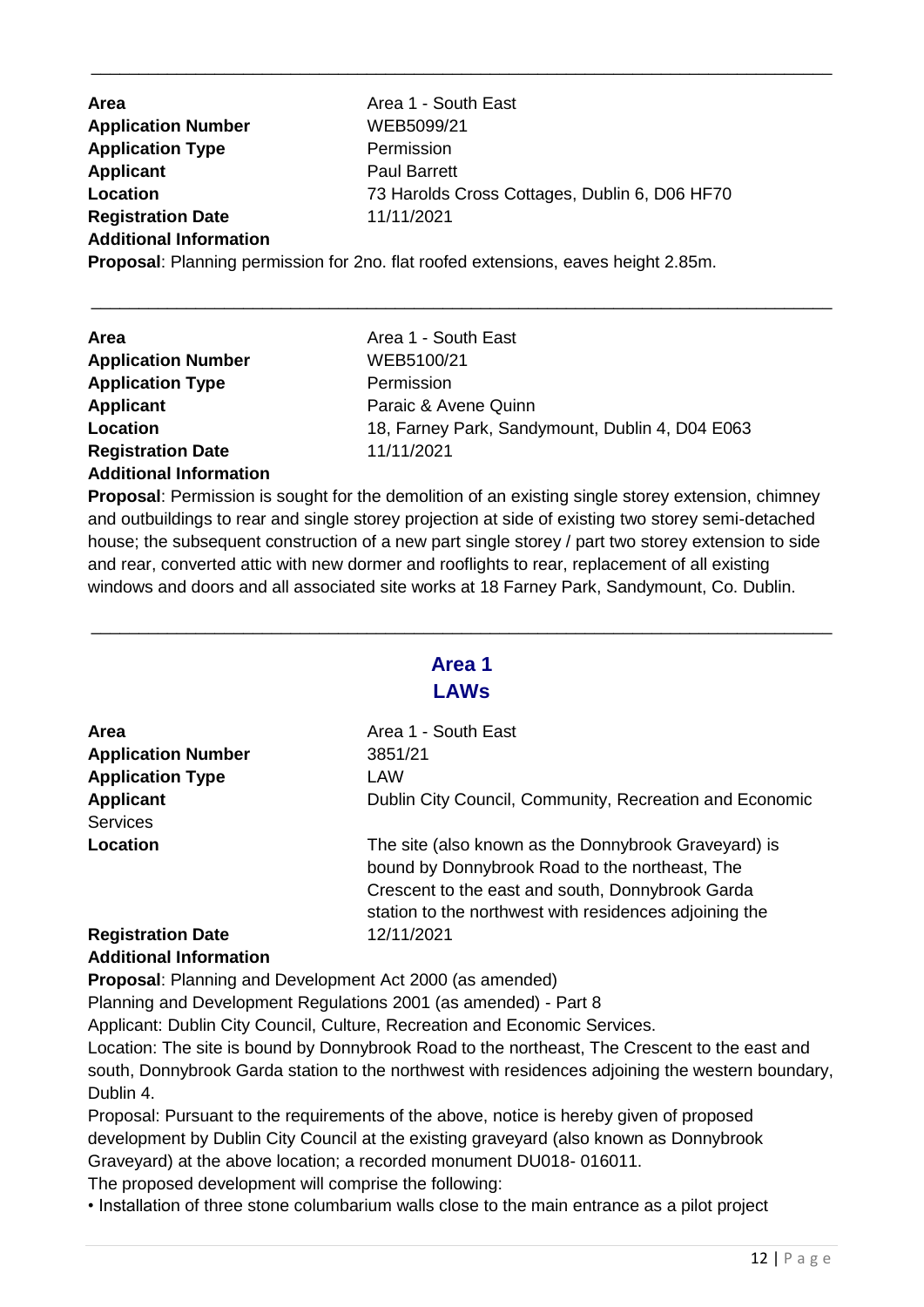- Upgrade of existing pathways and hardstandings.
- Installation of handrails to existing concrete steps inside gate to improve access.
- Installation of new interpretative signage close to entrance.
- All associated site works and soft landscaping.

The proposals will provide improved access and interpretation at the historic graveyard, the installation of columbarium walls will re-establish its community role, providing a valuable public service.

The Local Authority has concluded following a preliminary examination that there is no real likelihood of the proposed development having significant effects on the environment and therefore an EIA is not required.

Plans and Particulars of the proposed development may be inspected by appointment or purchased at a fee not exceeding the reasonable cost of making a copy for a period of 4 weeks from 12th November 2021 during public opening hours at the offices of Dublin City Council, Public Counter, Planning and Property Development Department, Block 4, Ground Floor, Civic Offices, Wood Quay, Dublin 8, Monday - Friday 9.00hrs to 16.30hrs. The Plans and Particulars will also be available to view online at consultation.dublincity.ie .

A submission or observation in relation to the proposed development, dealing with the proper planning and sustainable development of the area in which the development would be situated, may be made, in writing, to the Executive Manager, Planning and Property Development Department, Dublin City Council, Civic Offices, Wood Quay, Dublin 8, before 16.30hrs on 23rd December 2021.

# **Area 1 Decisions**

\_\_\_\_\_\_\_\_\_\_\_\_\_\_\_\_\_\_\_\_\_\_\_\_\_\_\_\_\_\_\_\_\_\_\_\_\_\_\_\_\_\_\_\_\_\_\_\_\_\_\_\_\_\_\_\_\_\_\_\_\_\_\_\_\_\_\_\_\_\_\_\_\_\_\_\_\_\_

| Area                          | Area 1 - South East                    |
|-------------------------------|----------------------------------------|
| <b>Application Number</b>     | 0285/21                                |
| <b>Application Type</b>       | Section 5                              |
| <b>Decision</b>               | <b>Grant Exemption Certificate</b>     |
| <b>Decision Date</b>          | 08/11/2021                             |
| <b>Applicant</b>              | Kildare St & University Club           |
| <b>Location</b>               | 17, St Stephen's Green North, Dublin 2 |
| <b>Additional Information</b> | <b>Additional Information Received</b> |
|                               |                                        |

**Proposal**: EXPP;PROTECTED STRUCTURE; Install a natural gas (Inc. burner & basket) and associated 20mm diameter gas pipework from external.

Core a 100mm diameter opening in the external wall (adjacent to the fireplace) to ensure natural ventilation is provided for the natural gas fire in compliance with AI820 ( Non-Domestic gas installations),

Core a 25mm diameter opening in the external wall( above the shirting, adjacent to the fireplace ) to provide gas to the new gas fire burner.

| <b>Area</b>                   | Area 1 - South East                                   |
|-------------------------------|-------------------------------------------------------|
| <b>Application Number</b>     | 0345/21                                               |
| <b>Application Type</b>       | Section 5                                             |
| <b>Decision</b>               | <b>Refuse Exemption Certificate</b>                   |
| <b>Decision Date</b>          | 09/11/2021                                            |
| <b>Applicant</b>              | Persian Properties Ltd                                |
| Location                      | The Mont Hotel, 1 - 4, Merrion Street Lower & 13 - 14 |
|                               | Clare Street & Merrion Close, Dublin 2                |
| <b>Additional Information</b> |                                                       |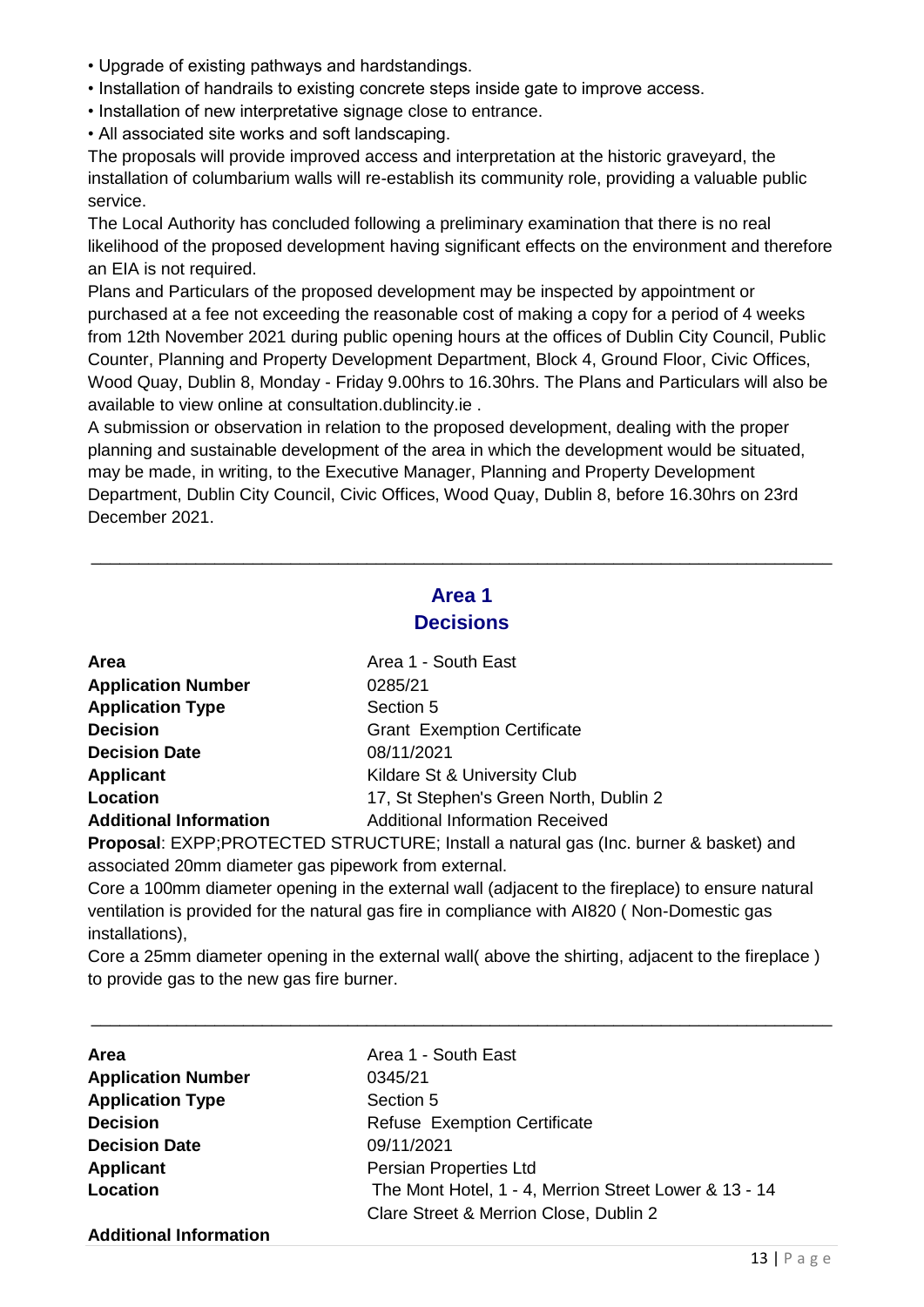**Proposal**: EXPP,PROTECTED STRUCTURE, Outdoor Dining/seating at Clare St & Merrion St elevations at the Mont Hotel.

\_\_\_\_\_\_\_\_\_\_\_\_\_\_\_\_\_\_\_\_\_\_\_\_\_\_\_\_\_\_\_\_\_\_\_\_\_\_\_\_\_\_\_\_\_\_\_\_\_\_\_\_\_\_\_\_\_\_\_\_\_\_\_\_\_\_\_\_\_\_\_\_\_\_\_\_\_\_

| <b>Area</b>                   | Area 1 - South East                    |
|-------------------------------|----------------------------------------|
| <b>Application Number</b>     | 0350/21                                |
| <b>Application Type</b>       | Section 5                              |
| <b>Decision</b>               | <b>Grant Exemption Certificate</b>     |
| <b>Decision Date</b>          | 10/11/2021                             |
| <b>Applicant</b>              | Mr & Mrs B Doyle                       |
| Location                      | 40, Belmont Avenue, Ranelagh, Dublin 6 |
| <b>Additional Information</b> |                                        |

**Proposal**: EXPP: Erect a single storey extension (area 15.5 sq. metres) to the rear of the property and this application wishes to establish if this would be exempted development, within the meaning of the relevant act. The living room to the rear was erected at some time (unknown) but the two areas combined are under the 40 sq. metre limit for a single storey extension.

\_\_\_\_\_\_\_\_\_\_\_\_\_\_\_\_\_\_\_\_\_\_\_\_\_\_\_\_\_\_\_\_\_\_\_\_\_\_\_\_\_\_\_\_\_\_\_\_\_\_\_\_\_\_\_\_\_\_\_\_\_\_\_\_\_\_\_\_\_\_\_\_\_\_\_\_\_\_

| <b>Area</b>                   | Area 1 - South East                                                                           |
|-------------------------------|-----------------------------------------------------------------------------------------------|
| <b>Application Number</b>     | 0352/21                                                                                       |
| <b>Application Type</b>       | Section 5                                                                                     |
| <b>Decision</b>               | <b>Refuse Exemption Certificate</b>                                                           |
| <b>Decision Date</b>          | 11/11/2021                                                                                    |
| <b>Applicant</b>              | <b>IPUT</b> plc                                                                               |
| <b>Location</b>               | 46, Pearse Street, Dublin 2                                                                   |
| <b>Additional Information</b> |                                                                                               |
|                               | <b>Proposal:</b> EXPP: PROTECTED STRUCTURE: Whether painting a mural on the side elevation of |

No. 46 Pearse Street is development and if so is it exempted development?

| <b>Area</b>               | Area 1 - South East                   |  |
|---------------------------|---------------------------------------|--|
| <b>Application Number</b> | 0353/21                               |  |
| <b>Application Type</b>   | Section 5                             |  |
| <b>Decision</b>           | ADDITIONAL INFORMATION                |  |
| <b>Decision Date</b>      | 12/11/2021                            |  |
| <b>Applicant</b>          | Jennifer Fleming                      |  |
| Location                  | Lithgow, 12 Oakley Road, Ranelagh, D6 |  |

#### **Additional Information**

**Proposal**: PROTECTED STRUCTURE,EXPP;Replacement of aluminium windows with timber windows to the rear of the house in the extension built 2006/2007.

\_\_\_\_\_\_\_\_\_\_\_\_\_\_\_\_\_\_\_\_\_\_\_\_\_\_\_\_\_\_\_\_\_\_\_\_\_\_\_\_\_\_\_\_\_\_\_\_\_\_\_\_\_\_\_\_\_\_\_\_\_\_\_\_\_\_\_\_\_\_\_\_\_\_\_\_\_\_

A new window to be fitted on the rear elevation at first floor level.

An internal mezzanine fitted above kitchen in extension.

Reconfiguration of master ensuite and dressing room in new extension.

A new roof fitted on studio at rear of garden. Roof to be the same height as existing.

No works to be carried out to the historical part of the building.

| Area                      | Area 1 - South East                        |
|---------------------------|--------------------------------------------|
| <b>Application Number</b> | 0354/21                                    |
| <b>Application Type</b>   | Social Housing Exemption Certificate       |
| <b>Decision</b>           | <b>Grant Social Housing Exemption Cert</b> |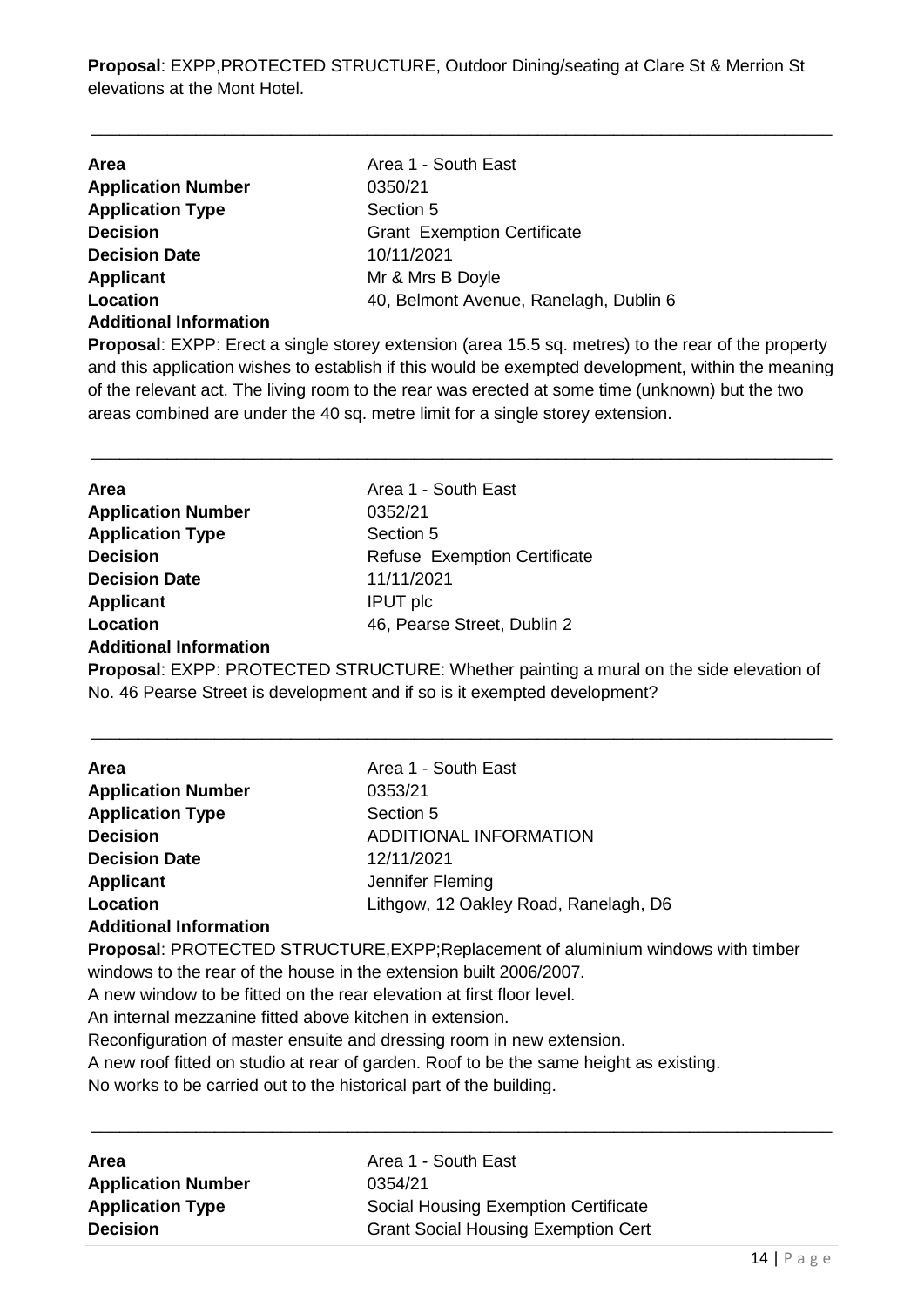**Decision Date** 10/11/2021

**Applicant** Ultan Ó Conchubhair & Laoise Ní Fhionnagáin **Location Example 2** Former United Car Valet Garage, Garville Lane, Rathgar, Dublin 6, D06 Y4C0

### **Additional Information**

**Proposal**: SHEC: Change of use from commercial garage to residential use; and proposed development to consist of demolition of existing garage building and existing rear lean-to extension; to accommodate the construction of a proposed infill dwelling comprising 1 no. twostorey, three-bedroom house.

\_\_\_\_\_\_\_\_\_\_\_\_\_\_\_\_\_\_\_\_\_\_\_\_\_\_\_\_\_\_\_\_\_\_\_\_\_\_\_\_\_\_\_\_\_\_\_\_\_\_\_\_\_\_\_\_\_\_\_\_\_\_\_\_\_\_\_\_\_\_\_\_\_\_\_\_\_\_

| <b>Area</b>                   | Area 1 - South East                                 |
|-------------------------------|-----------------------------------------------------|
| <b>Application Number</b>     | 2463/21                                             |
| <b>Application Type</b>       | Permission                                          |
| <b>Decision</b>               | <b>GRANT PERMISSION</b>                             |
| <b>Decision Date</b>          | 08/11/2021                                          |
| <b>Applicant</b>              | Teabrook Ltd                                        |
| Location                      | 47,47b, 49, 51, 53 Keeper Road, Drimnagh, Dublin 12 |
| <b>Additional Information</b> | <b>Additional Information Received</b>              |
|                               |                                                     |

**Proposal**: Permission for development at this site located at 47 47b 49 51 & 53 Keeper Road, Drimnagh, Dublin 12 (and extending to the laneway at the rear of said properties). The development will consist of the following: Demolition of existing commercial units and ancillary buildings (1-2 storey) (c.1,675 sq.m in total) and the construction of a 5 to 6 storey, mixed use development including 53 no. apartments (26 no. 1-beds and 27 no. 2- beds). All units provided with private balconies facing north/south/east/west. Provision of a creche (with courtyard play area) (c.175 sq.m), retail unit (c.90 sq.m). 15 no. car parking spaces (undercroft to be accessed from laneway to the east off the site), cycle parking spaces, landscaped open spaces/roof gardens, bin storage, ESB substation, plant rooms, and ancillary areas. All associated site development, landscaping, boundary treatment works and services provision.

\_\_\_\_\_\_\_\_\_\_\_\_\_\_\_\_\_\_\_\_\_\_\_\_\_\_\_\_\_\_\_\_\_\_\_\_\_\_\_\_\_\_\_\_\_\_\_\_\_\_\_\_\_\_\_\_\_\_\_\_\_\_\_\_\_\_\_\_\_\_\_\_\_\_\_\_\_\_

| Area                                                                              | Area 1 - South East                        |
|-----------------------------------------------------------------------------------|--------------------------------------------|
| <b>Application Number</b>                                                         | 3042/21                                    |
| <b>Application Type</b>                                                           | Permission                                 |
| <b>Decision</b>                                                                   | <b>GRANT PERMISSION</b>                    |
| <b>Decision Date</b>                                                              | 09/11/2021                                 |
| <b>Applicant</b>                                                                  | <b>Neville Conroy</b>                      |
| Location                                                                          | 12, Baggot Street Lower, Dublin 2 D02 EH66 |
| <b>Additional Information</b>                                                     | <b>Additional Information Received</b>     |
| Proposal: PROTECTED STRUCTURE: Permission for a change of use at Ground Floor and |                                            |

Basement from a shop to a restaurant including internal alterations, extraction system and ancillary works.

| <b>Area</b>               | Area 1 - South East                            |
|---------------------------|------------------------------------------------|
| <b>Application Number</b> | 3067/21                                        |
| <b>Application Type</b>   | Permission                                     |
| <b>Decision</b>           | <b>GRANT PERMISSION</b>                        |
| <b>Decision Date</b>      | 11/11/2021                                     |
| <b>Applicant</b>          | Le Favre Merrion Holdings Limited              |
| Location                  | To the rear of Nos. 39-43, Merrion Square East |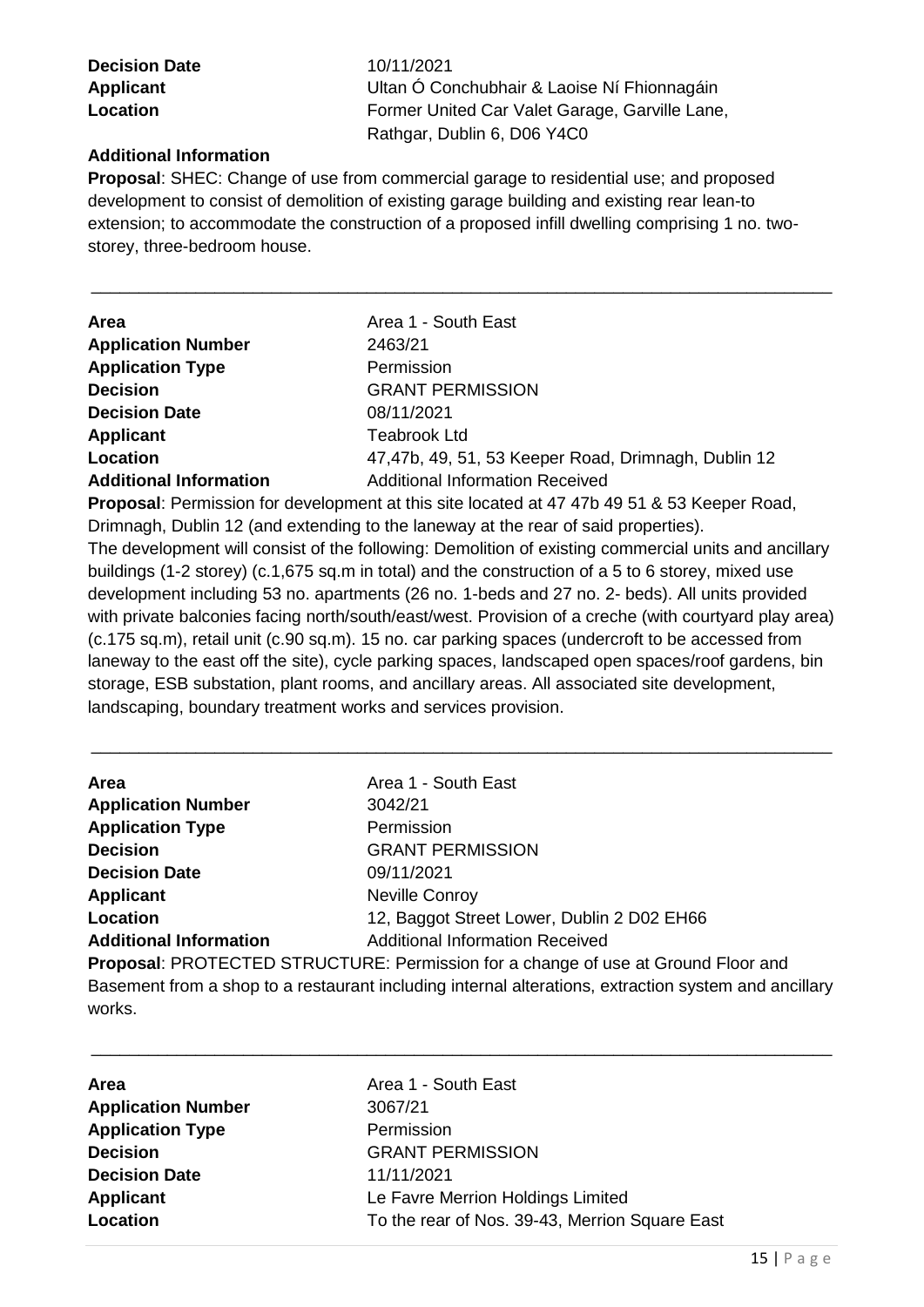### (Protected Structures) D02NP96, D02 R997 and off Stephen's Place, Dublin 2 **Additional Information** Additional Information Received

**Proposal**: PROTECTED STRUCTURE: Planning permission is sought by Le Favre Merrion Holdings Limited for a mixed use commercial and Build to Rent residential development to the rear of Nos. 39-43 Merrion Square East (Protected Structures), D02 NP96, D02 R997 and off Stephen's Place, Dublin 2. The development will consist of the following: (i) Demolition of the existing single storey office building (117.4 sq.m.) to the rear of No. 42 and No. 43 Merrion Square and the removal of non-original external stairs and lean to, to the return of No. 43. The partial demolition of the existing two storey mews to the rear of No. 42 and No. 43 Merrion Square (85.6sq.m.) with the existing original west facing facade and returning party walls and original footprint of the mews retained, and the removal of the existing ESB transformer and enclosure from the rear of No. 43 Merrion Square. (ii) The construction of 1 no. building on Stephen's Place comprising a six storey over partial basement mixed use development (including setbacks proposed at second, third, fourth, and fifth floor level). The development includes plant room, female and male changing rooms at basement level, cafe/lounge, yoga studio, gym, kitchen and bike store at ground floor level, event space, build to rent co-working space and meeting rooms at first floor level with 19 no. Build to Rent apartments (5 no. studios, 12 no. one bed units and 2 no. two bed units) at second, third, fourth and fifth floor levels all provided with balconies to the north east and south west elevations. (iii) Construction of a single and double height glazed wintergarden link structure which connects at ground floor level of the proposed new mixed use building to the upper ground floor of the rear returns of the existing Protected Structures with minor internal and external modifications to the rear returns of No. 39-43 Merrion Square to accommodate same. (iv) 40 no. bicycle spaces within bike store at ground floor level, pedestrian access off Stephen's Place, drainage, landscaping including enhancements to existing terraces with removal of tarmac/concrete and replacement with stone terraces, soft landscaping, boundary treatments, and all associated site works necessary to facilitate the development. (v) The proposed development in this application relates only to the rear returns of the Protected Structures with no works proposed to the main structures themselves. Minor amendments to the rear returns are proposed only to accommodate the proposed glazed wintergarden link. A separate Section 5 application will be made independently of this application for the internal improvements and enhancements to the Protected Structures.

| Area                          | Area 1 - South East                               |
|-------------------------------|---------------------------------------------------|
| <b>Application Number</b>     | 3102/21                                           |
| <b>Application Type</b>       | Permission                                        |
| <b>Decision</b>               | <b>GRANT PERMISSION</b>                           |
| <b>Decision Date</b>          | 09/11/2021                                        |
| <b>Applicant</b>              | Mr. Ciaran McGrath                                |
| Location                      | 6 Crow Street, Dublin 2, D02 XV00, 21 Temple Lane |
|                               | South, Dublin 2, D02 HP52 & 22 Temple Lane South, |
|                               | Dublin 2, D02 HP52                                |
| <b>Additional Information</b> | <b>Additional Information Received</b>            |

\_\_\_\_\_\_\_\_\_\_\_\_\_\_\_\_\_\_\_\_\_\_\_\_\_\_\_\_\_\_\_\_\_\_\_\_\_\_\_\_\_\_\_\_\_\_\_\_\_\_\_\_\_\_\_\_\_\_\_\_\_\_\_\_\_\_\_\_\_\_\_\_\_\_\_\_\_\_

**Proposal**: PROTECTED STRUCTURE: Planning permission for full refurbishment works to the ground & basement floor levels only at 6 Crow Street, Dublin 2, D02 XV00, 21 Temple Lane South, Dublin 2, D02 HP52 & 22 Temple Lane South, Dublin 2, D02 HP52 which are protected structures (RPS No. 2082, RPS No. 8031, RPS No. 8032 respectively) to include

(1) the addition of a new fully disabled access to the Crow Street elevation with creation of a new door opening directly into the commercial space bypassing a lobby and creation of a new internal disabled access ramp;

(2) the alteration of the existing pedestrian street access to Temple Lane South by dropping the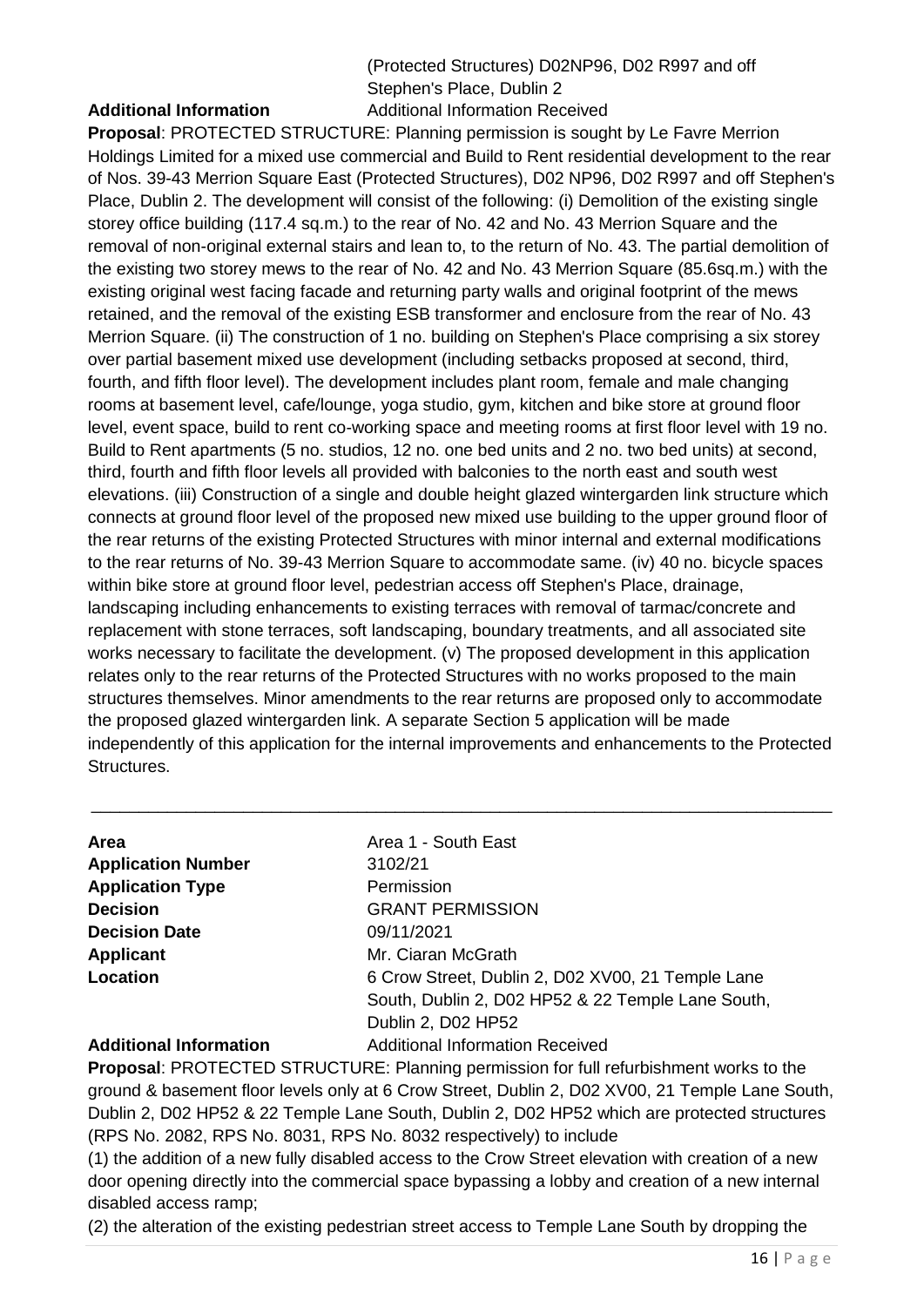level of existing windows to street level with two no granite stepped entrances set back from the footpath with concealed internal security shutters and upper glazed doors;

(3) the full refurbishment of the elevations/shop fronts at ground floor level including painting & decorating and new discrete lighting;

\_\_\_\_\_\_\_\_\_\_\_\_\_\_\_\_\_\_\_\_\_\_\_\_\_\_\_\_\_\_\_\_\_\_\_\_\_\_\_\_\_\_\_\_\_\_\_\_\_\_\_\_\_\_\_\_\_\_\_\_\_\_\_\_\_\_\_\_\_\_\_\_\_\_\_\_\_\_

(4) all associative site works involved in carrying out the refurbishment.

| Area 1 - South East                           |
|-----------------------------------------------|
| 3498/21                                       |
| <b>Retention Permission</b>                   |
| <b>GRANT RETENTION PERMISSION</b>             |
| 08/11/2021                                    |
| Lucy Fallon Byrne                             |
| 83 Kenilworth Square East, Dublin 6, D06 AE71 |
|                                               |

**Additional Information**

**Proposal**: PROTECTED STRUCTURE: Retention planning permission for the development at this site consists of works to a three storey semi detached house, a protected structure, converting three separate units over three floors to a 3 storey house including separate semi basement unit (no. 83B Kenilworth Square, Dublin 6, D06 Y225).

\_\_\_\_\_\_\_\_\_\_\_\_\_\_\_\_\_\_\_\_\_\_\_\_\_\_\_\_\_\_\_\_\_\_\_\_\_\_\_\_\_\_\_\_\_\_\_\_\_\_\_\_\_\_\_\_\_\_\_\_\_\_\_\_\_\_\_\_\_\_\_\_\_\_\_\_\_\_

Works as follows:

new non structural partition wall to basement bedroom at rear,

enlarged opening between basement kitchenette and dining area,

removal of non original stair from entrance floor study,

non original entrance door removed and external window reinstated to this room,

stair reinstated in original position from entrance level to split level landing,

removal of kitchen at first floor level.

| <b>Area</b>               | Area 1 - South East                          |
|---------------------------|----------------------------------------------|
| <b>Application Number</b> | 3505/21                                      |
| <b>Application Type</b>   | Permission                                   |
| <b>Decision</b>           | ADDITIONAL INFORMATION                       |
| <b>Decision Date</b>      | 09/11/2021                                   |
| <b>Applicant</b>          | Krispy Kreme Ireland Ltd                     |
| Location                  | Unit D, Central Plaza, Dame Street, Dublin 1 |
|                           |                                              |

#### **Additional Information**

**Proposal**: Planning permission for 3 no. signs located internally behind the glazed façade at ground level in Unit D, Central Plaza, Dame Street, Dublin 1. The box signs (overall area 5.3 sqm) will be partly translucent and lit internally with LED lighting.

| Area                          | Area 1 - South East                                  |
|-------------------------------|------------------------------------------------------|
| <b>Application Number</b>     | 3507/21                                              |
| <b>Application Type</b>       | Permission                                           |
| <b>Decision</b>               | <b>ADDITIONAL INFORMATION</b>                        |
| <b>Decision Date</b>          | 08/11/2021                                           |
| <b>Applicant</b>              | Sarah O'Reilly                                       |
| Location                      | Unit 22 Greenmount Industrial Estate, Harolds Cross, |
|                               | Dublin 6                                             |
| <b>Additional Information</b> |                                                      |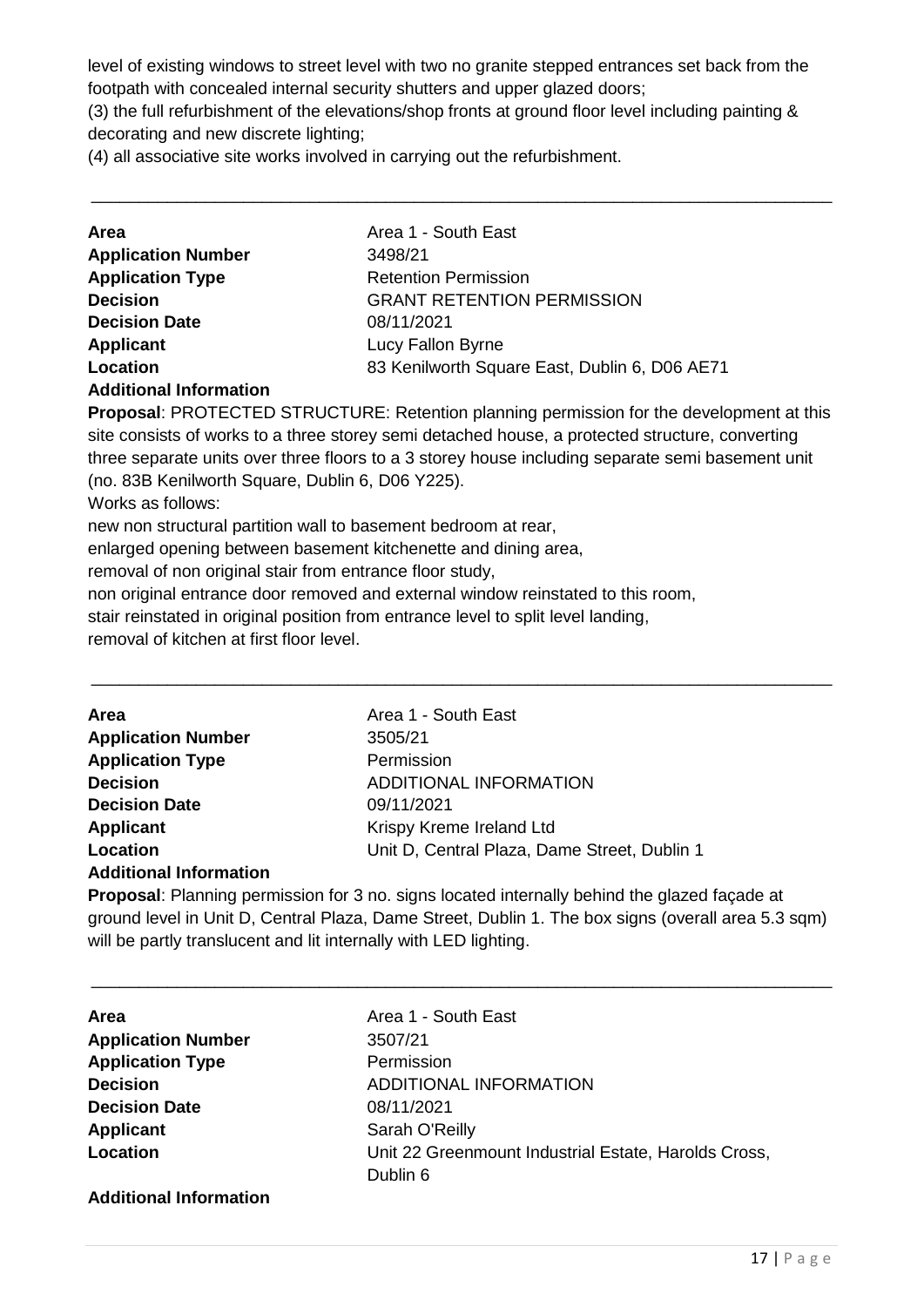**Proposal**: Planning permission for new pedestrian access door to office at ground floor on eastern elevation.

\_\_\_\_\_\_\_\_\_\_\_\_\_\_\_\_\_\_\_\_\_\_\_\_\_\_\_\_\_\_\_\_\_\_\_\_\_\_\_\_\_\_\_\_\_\_\_\_\_\_\_\_\_\_\_\_\_\_\_\_\_\_\_\_\_\_\_\_\_\_\_\_\_\_\_\_\_\_

| <b>Area</b>                   | Area 1 - South East                   |
|-------------------------------|---------------------------------------|
| <b>Application Number</b>     | 3509/21                               |
| <b>Application Type</b>       | Permission                            |
| <b>Decision</b>               | <b>GRANT PERMISSION</b>               |
| <b>Decision Date</b>          | 09/11/2021                            |
| <b>Applicant</b>              | <b>Fergus Courtney</b>                |
| Location                      | 21, Grosvenor Square, Dublin, DO6X7X6 |
| <b>Additional Information</b> |                                       |

**Proposal**: PROTECTED STRUCTURE: Permission is sought to replace the present non-compliant windows at first and second floor level, front and rear, with traditional timber up and down sashes.

\_\_\_\_\_\_\_\_\_\_\_\_\_\_\_\_\_\_\_\_\_\_\_\_\_\_\_\_\_\_\_\_\_\_\_\_\_\_\_\_\_\_\_\_\_\_\_\_\_\_\_\_\_\_\_\_\_\_\_\_\_\_\_\_\_\_\_\_\_\_\_\_\_\_\_\_\_\_

| <b>Area</b>               | Area 1 - South East                              |
|---------------------------|--------------------------------------------------|
| <b>Application Number</b> | 3528/21                                          |
| <b>Application Type</b>   | Permission                                       |
| <b>Decision</b>           | <b>GRANT PERMISSION AND RETENTION PERMISSION</b> |
| <b>Decision Date</b>      | 12/11/2021                                       |
| Applicant                 | Beakontech Ltd                                   |
| Location                  | 25A, Bath Avenue, Dublin 4, D04NP80              |
|                           |                                                  |

#### **Additional Information**

**Proposal**: PERMISSION & RETENTION Permission is sought for the development which will consist of a change of use at ground floor level of the property from the current Retail/Takeaway use to Licensed Restaurant use operating Monday through Sunday (inclusive) from 08:00am - 18:00pm, along with the improvement to the shopfront including new timber signage above, and all required upgrades to the mechanical ventilation to the rear and associated ancillary site works. Retention permission is also sought for the existing free-standing canopy/awning to the front of the building.

\_\_\_\_\_\_\_\_\_\_\_\_\_\_\_\_\_\_\_\_\_\_\_\_\_\_\_\_\_\_\_\_\_\_\_\_\_\_\_\_\_\_\_\_\_\_\_\_\_\_\_\_\_\_\_\_\_\_\_\_\_\_\_\_\_\_\_\_\_\_\_\_\_\_\_\_\_\_

| Area                          | Area 1 - South East                              |
|-------------------------------|--------------------------------------------------|
| <b>Application Number</b>     | 3531/21                                          |
| <b>Application Type</b>       | Permission                                       |
| <b>Decision</b>               | <b>GRANT PERMISSION</b>                          |
| <b>Decision Date</b>          | 12/11/2021                                       |
| <b>Applicant</b>              | <b>Stephen Thorpe</b>                            |
| Location                      | 71 Wilfield Road, Sandymount, Dublin 4, D04 H9R9 |
| <b>Additional Information</b> |                                                  |

**Proposal**: Permission sought for an attic conversion to include a dormer window structure at attic level to the rear and realignment of main roof structure to replace the hipped design with a new gable design. Works to include 2 no. flat rooflights to the front roof surface at attic level. Also, provision of a new vehicular entrance driveway to the front garden area for off street parking.

\_\_\_\_\_\_\_\_\_\_\_\_\_\_\_\_\_\_\_\_\_\_\_\_\_\_\_\_\_\_\_\_\_\_\_\_\_\_\_\_\_\_\_\_\_\_\_\_\_\_\_\_\_\_\_\_\_\_\_\_\_\_\_\_\_\_\_\_\_\_\_\_\_\_\_\_\_\_

| Area                      |
|---------------------------|
| <b>Application Number</b> |
| <b>Application Type</b>   |
| <b>Decision</b>           |

**Area** Area 1 - South East **Application Number** 3578/21 **Retention Permission GRANT RETENTION PERMISSION**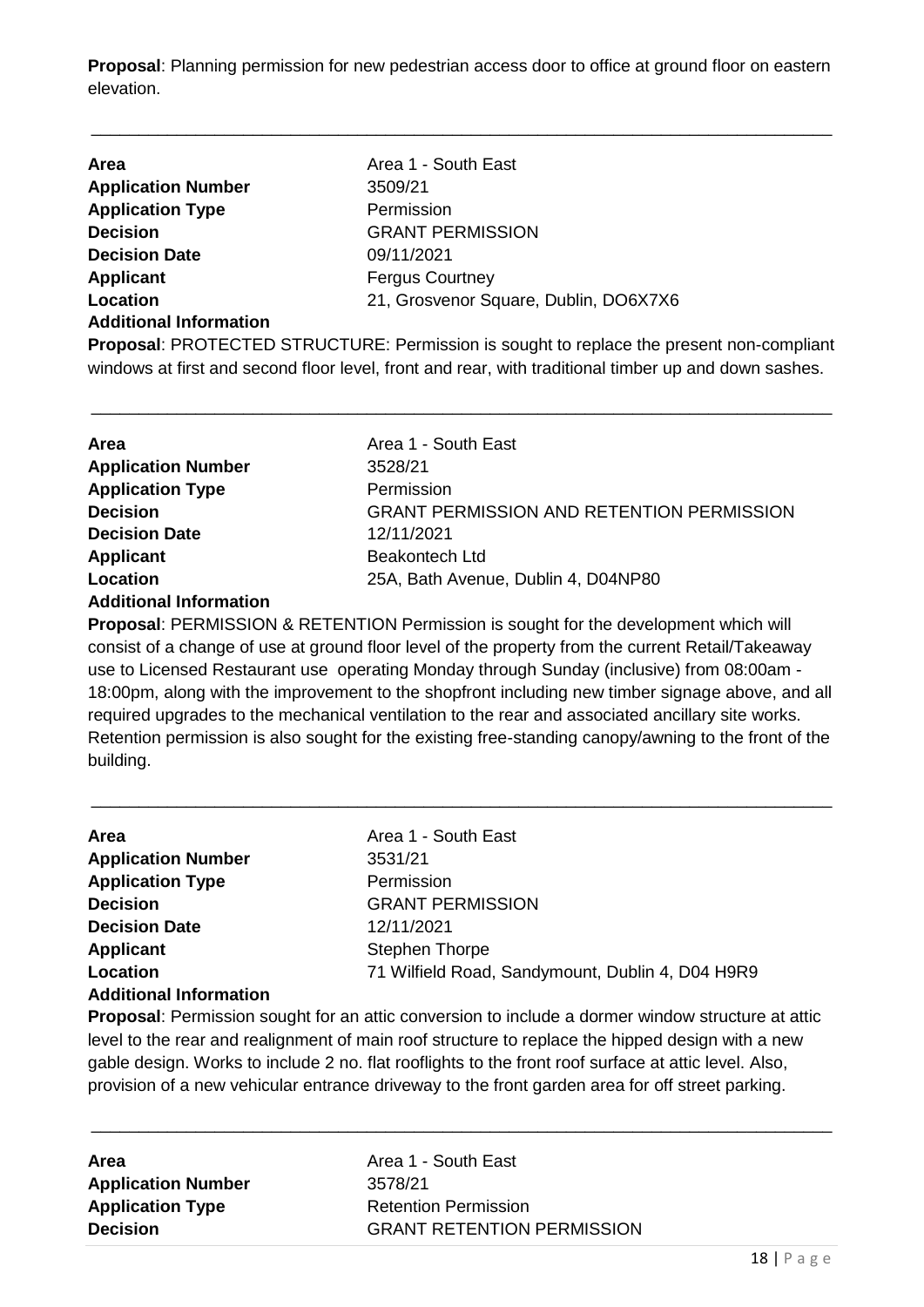**Decision Date** 11/11/2021

Applicant **Applicant** Order of Carmelites, Terenure College **Location** Terenure College Swimming Pool, Terenure College, Templeogue Road, Dublin 6W

## **Additional Information**

**Proposal**: RETENTION: The development consists of the erection of safety guard railings around the perimeter of both the high level and the low level flat roof areas of Terenure College swimming pool for health and safety purposes.

\_\_\_\_\_\_\_\_\_\_\_\_\_\_\_\_\_\_\_\_\_\_\_\_\_\_\_\_\_\_\_\_\_\_\_\_\_\_\_\_\_\_\_\_\_\_\_\_\_\_\_\_\_\_\_\_\_\_\_\_\_\_\_\_\_\_\_\_\_\_\_\_\_\_\_\_\_\_

| <b>Application Number</b><br>3661/21                     |
|----------------------------------------------------------|
| <b>Application Type</b><br>Permission                    |
| <b>Decision</b><br>APPLICATION DECLARED INVALID          |
| <b>Decision Date</b><br>08/11/2021                       |
| <b>Applicant</b><br><b>Gas Networks Ireland</b>          |
| Location<br>Booterstown, Merrion Road, Merrion, Dublin 4 |

#### **Additional Information**

**Proposal**: The development will consist of the construction of pipeline insulation joint replacement, comprising: site set-up, excavation works, the provision of temporary supports on the pipeline, degassing and purging of the pipeline, cutting and removing of the insulation joint, welding the new insulation joint in place and subsequent testing and commissioning of the new insulation joints. The works area will be reinstated following the proposed works. A Natura Impact Statement (NIS) has been prepared and will be submitted to the planning authority with the application.

\_\_\_\_\_\_\_\_\_\_\_\_\_\_\_\_\_\_\_\_\_\_\_\_\_\_\_\_\_\_\_\_\_\_\_\_\_\_\_\_\_\_\_\_\_\_\_\_\_\_\_\_\_\_\_\_\_\_\_\_\_\_\_\_\_\_\_\_\_\_\_\_\_\_\_\_\_\_

| <b>Area</b>                   | Area 1 - South East                                |
|-------------------------------|----------------------------------------------------|
| <b>Application Number</b>     | 3810/21                                            |
| <b>Application Type</b>       | <b>Retention Permission</b>                        |
| <b>Decision</b>               | APPLICATION DECLARED INVALID                       |
| <b>Decision Date</b>          | 08/11/2021                                         |
| Applicant                     | Mark Feighery                                      |
| Location                      | 139 and 139B Stillorgan Road, Donnybrook, Dublin 4 |
| <b>Additional Information</b> |                                                    |

**Proposal**: Retention permission for development at this site consists of retention permission for modifications to gates and piers previously granted under planning permission 2326/19 and all associated ancillary site works.

\_\_\_\_\_\_\_\_\_\_\_\_\_\_\_\_\_\_\_\_\_\_\_\_\_\_\_\_\_\_\_\_\_\_\_\_\_\_\_\_\_\_\_\_\_\_\_\_\_\_\_\_\_\_\_\_\_\_\_\_\_\_\_\_\_\_\_\_\_\_\_\_\_\_\_\_\_\_

| <b>Area</b>                   | Area 1 - South East                              |
|-------------------------------|--------------------------------------------------|
| <b>Application Number</b>     | 3814/21                                          |
| <b>Application Type</b>       | Permission                                       |
| <b>Decision</b>               | APPLICATION DECLARED INVALID                     |
| <b>Decision Date</b>          | 11/11/2021                                       |
| <b>Applicant</b>              | Peter Barrett & Patrick Barrett                  |
| Location                      | 35, Iveagh Gardens, Crumlin, Dublin 12, D12 XH51 |
| <b>Additional Information</b> |                                                  |

**Proposal**: Permission is sought for new vehicle entrance to the front garden on the north east side and related dishing of footpath.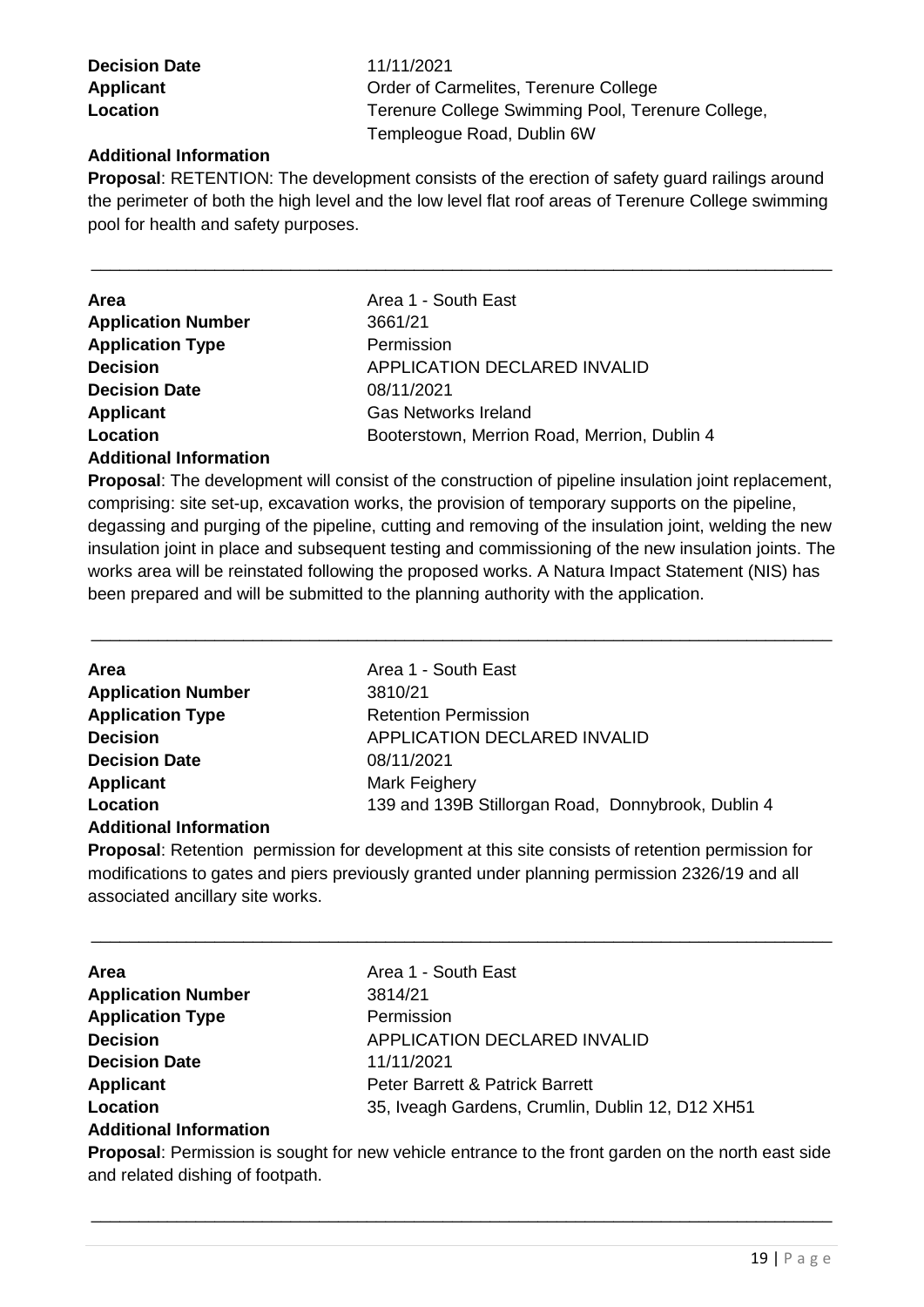| <b>Area</b>               | Area 1 - South East                                    |
|---------------------------|--------------------------------------------------------|
| <b>Application Number</b> | 3824/21                                                |
| <b>Application Type</b>   | Permission                                             |
| <b>Decision</b>           | <b>APPLICATION DECLARED INVALID</b>                    |
| <b>Decision Date</b>      | 12/11/2021                                             |
| <b>Applicant</b>          | The Board of the Dublin Dental Hospital                |
| Location                  | Dublin Dental University Hospital, No's 22-28, Lincoln |
|                           | Place, Dublin 2, D02F859                               |

#### **Additional Information**

**Proposal**: PROTECTED STRUCTURE: The development will consist of:

a) new retractable roof canopies fixed to the existing concrete walls and/or with metal support structure, covering part of the existing roof terrace at Second floor level. The canopies will incorporate a new retractable vertical wall system,

b) new bespoke banquette seating,

c) new built-in planters, and existing balustrade with new planters,

d) and new raised flooring, all at Second floor terrace, Dublin Dental University Hospital, No's 22- 28 Lincoln Place, Dublin 2, D02 F859, with all associated site works.

\_\_\_\_\_\_\_\_\_\_\_\_\_\_\_\_\_\_\_\_\_\_\_\_\_\_\_\_\_\_\_\_\_\_\_\_\_\_\_\_\_\_\_\_\_\_\_\_\_\_\_\_\_\_\_\_\_\_\_\_\_\_\_\_\_\_\_\_\_\_\_\_\_\_\_\_\_\_

| <b>Area</b>               | Area 1 - South East                         |
|---------------------------|---------------------------------------------|
| <b>Application Number</b> | 3832/21                                     |
| <b>Application Type</b>   | Permission                                  |
| <b>Decision</b>           | APPLICATION DECLARED INVALID                |
| <b>Decision Date</b>      | 11/11/2021                                  |
| <b>Applicant</b>          | <b>Health Service Executive</b>             |
| Location                  | 113 Morehampton Road, Donnybrook, Dublin 4. |

#### **Additional Information**

**Proposal**: Permission sought for repairs and re-pointing to facades facing Morehampton Road and Mount Eden Road including the two chimneys on these facades. Note this building is within the Belmont Avenue/Mount Eden Road & Environs Architectural Conservation Area.

\_\_\_\_\_\_\_\_\_\_\_\_\_\_\_\_\_\_\_\_\_\_\_\_\_\_\_\_\_\_\_\_\_\_\_\_\_\_\_\_\_\_\_\_\_\_\_\_\_\_\_\_\_\_\_\_\_\_\_\_\_\_\_\_\_\_\_\_\_\_\_\_\_\_\_\_\_\_

| Area                          | Area 1 - South East                                   |
|-------------------------------|-------------------------------------------------------|
| <b>Application Number</b>     | DSDZ3503/21                                           |
| <b>Application Type</b>       | Permission                                            |
| <b>Decision</b>               | <b>GRANT PERMISSION</b>                               |
| <b>Decision Date</b>          | 09/11/2021                                            |
| Applicant                     | JD Wetherspoon plc                                    |
| Location                      | 1, Hanover Quay, Grand Canal Dock, Dublin 2, D02 E295 |
| <b>Additional Information</b> |                                                       |

#### **Proposal**: The development will consist of:

• Addition of a shallow trough planted with marshland style planting installed to existing canopy to allow for signage letters to both South and West elevations;

• Addition of ''The South Strand'' individually mounted 3D illuminated letters as the name of the establishment above the main entrance door fixed to the building fascia level to the south (front) elevation to Hanover Quay and to the west (side) elevation to Forbes Street;

• Addition of ''Wetherspoon'' individually mounted 3D illuminated letters as the proprietor name above to the south (front) elevation to Hanover Quay;

• Addition of 2 no. amenity boards and 2 no. internally illuminated menu boards to both the South and West elevations, either side of the entrance doors;

• Replacement/refitting of existing retractable awnings to new black canopy to include ''Wetherspoon'' on the front valance in white to both South and West frontages.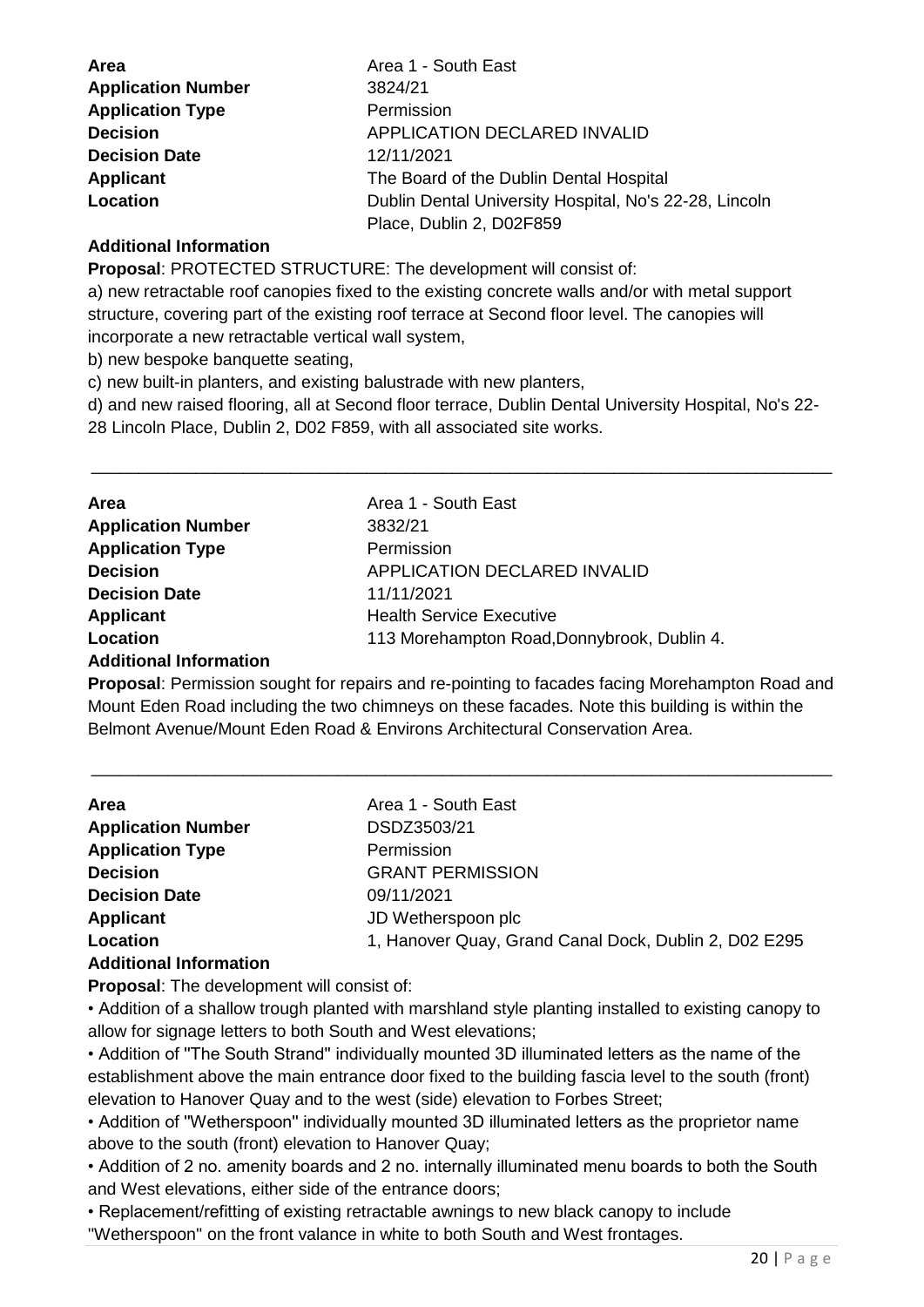The application relates to a proposed development within a Strategic Development Zone Planning Scheme.

\_\_\_\_\_\_\_\_\_\_\_\_\_\_\_\_\_\_\_\_\_\_\_\_\_\_\_\_\_\_\_\_\_\_\_\_\_\_\_\_\_\_\_\_\_\_\_\_\_\_\_\_\_\_\_\_\_\_\_\_\_\_\_\_\_\_\_\_\_\_\_\_\_\_\_\_\_\_

| Area                          | Area 1 - South East                                                                         |
|-------------------------------|---------------------------------------------------------------------------------------------|
| <b>Application Number</b>     | WEB5064/21                                                                                  |
| <b>Application Type</b>       | <b>Retention Permission</b>                                                                 |
| <b>Decision</b>               | APPLICATION DECLARED INVALID                                                                |
| <b>Decision Date</b>          | 09/11/2021                                                                                  |
| Applicant                     | Compu b Retail Ltd                                                                          |
| Location                      | Unit 3, 44-45, King Street South, Dublin 2, D02 FA47                                        |
| <b>Additional Information</b> |                                                                                             |
|                               | <b>Drepagal, DETENTION, Detention permission is hoing cought by Compute Detail Ltd. The</b> |

**Proposal**: RETENTION: Retention permission is being sought by Compu b Retail Ltd. The development will consist of a new signage fascia with 3 No. illuminated signs, 4 No. new illuminated internal light boxes, and 2 No. new internal high through visibility security roller shutters, all to South-West (front) elevation at the existing retail Unit 3, 44-45 King Street South, Dublin 2, D02 FA47, with all associated site works.

\_\_\_\_\_\_\_\_\_\_\_\_\_\_\_\_\_\_\_\_\_\_\_\_\_\_\_\_\_\_\_\_\_\_\_\_\_\_\_\_\_\_\_\_\_\_\_\_\_\_\_\_\_\_\_\_\_\_\_\_\_\_\_\_\_\_\_\_\_\_\_\_\_\_\_\_\_\_

| <b>Area</b>               | Area 1 - South East                   |
|---------------------------|---------------------------------------|
| <b>Application Number</b> | WEB5068/21                            |
| <b>Application Type</b>   | Permission                            |
| <b>Decision</b>           | APPLICATION DECLARED INVALID          |
| <b>Decision Date</b>      | 09/11/2021                            |
| <b>Applicant</b>          | <b>Paul Barrett</b>                   |
| Location                  | 73, Harold's Cross Cottages, Dublin 6 |
|                           |                                       |

#### **Additional Information**

**Proposal**: I, Paul Barrett, intend to apply for planning permission for 2no. flat roofed extensions, eaves height 2.85m, to 73 Harold's Cross Cottages, Dublin 6.

\_\_\_\_\_\_\_\_\_\_\_\_\_\_\_\_\_\_\_\_\_\_\_\_\_\_\_\_\_\_\_\_\_\_\_\_\_\_\_\_\_\_\_\_\_\_\_\_\_\_\_\_\_\_\_\_\_\_\_\_\_\_\_\_\_\_\_\_\_\_\_\_\_\_\_\_\_\_

| Area                          | Area 1 - South East                   |
|-------------------------------|---------------------------------------|
| <b>Application Number</b>     | WEB5078/21                            |
| <b>Application Type</b>       | <b>Retention Permission</b>           |
| <b>Decision</b>               | APPLICATION DECLARED INVALID          |
| <b>Decision Date</b>          | 10/11/2021                            |
| <b>Applicant</b>              | <b>Pauline Harrison</b>               |
| Location                      | 122, Corrib Road, Terenure, Dublin 6W |
| <b>Additional Information</b> |                                       |
|                               |                                       |

**Proposal**: RETENTION: The development consists of a 2 storey extension to the rear of the existing property - c.30sq.m for ground floor kitchen and c.11.2sq.m at first floor to extend bedrooms.

| <b>Area</b>               | Area 1 - South East                |
|---------------------------|------------------------------------|
| <b>Application Number</b> | WEB5082/21                         |
| <b>Application Type</b>   | Permission                         |
| <b>Decision</b>           | APPLICATION DECLARED INVALID       |
| <b>Decision Date</b>      | 10/11/2021                         |
| <b>Applicant</b>          | Ciaran and Siobhan Tourish         |
| Location                  | 12, Alma Court, Dublin 6, D06 FE84 |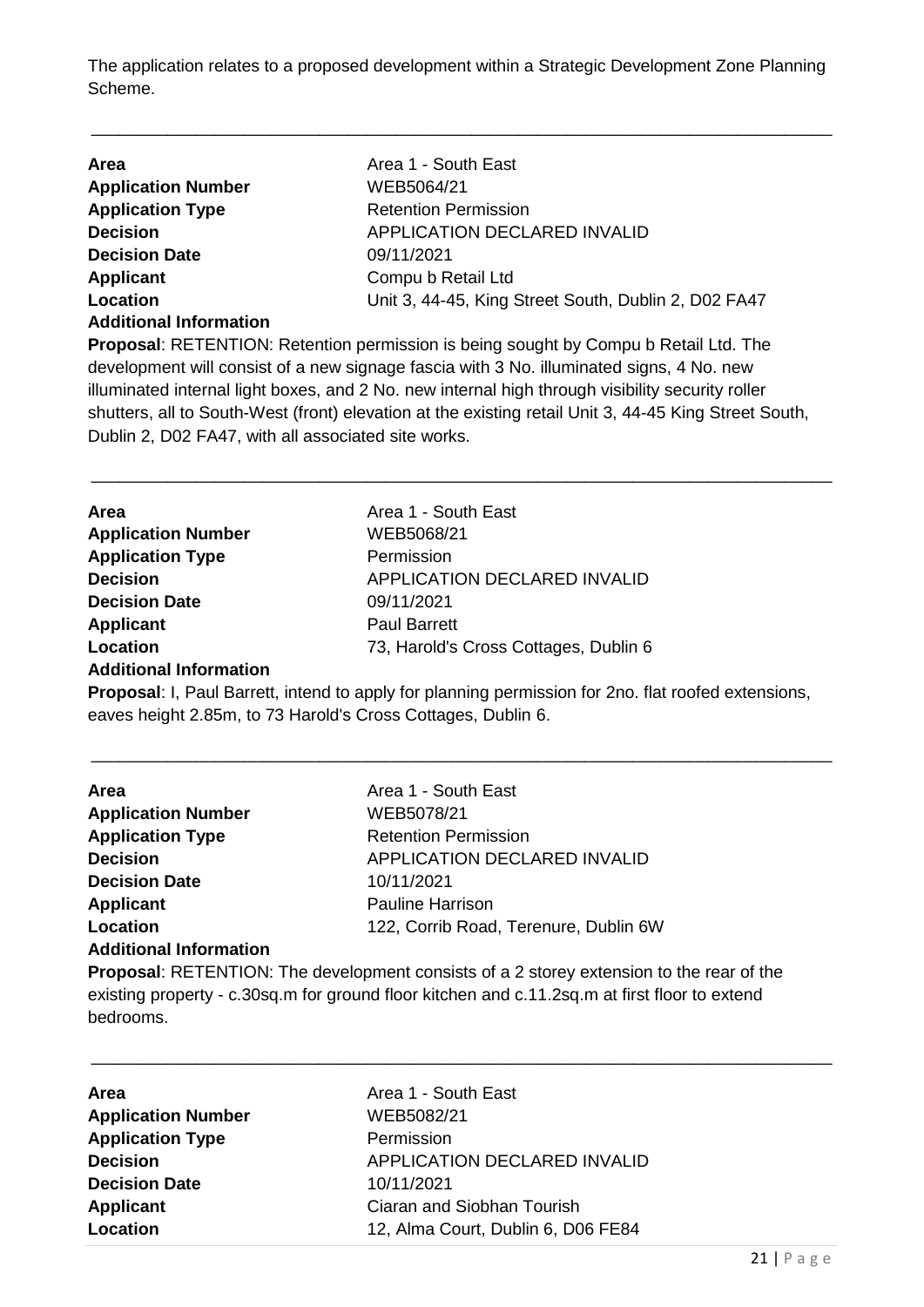### **Additional Information**

Cross Cottages, Dublin 6. D06 HF70.

**Proposal**: Conversion of existing Garage to Utility room and Den, Extension of 1st floor rear bedroom over existing Kitchen/Dining/Living room, Covering in of existing roof terrace at second floor level to front to form new Bedroom. Modifications to front façade include replacement of garage door with window/door/cladding and Zinc covered Mansard type roof to new 2nd floor bedroom.

\_\_\_\_\_\_\_\_\_\_\_\_\_\_\_\_\_\_\_\_\_\_\_\_\_\_\_\_\_\_\_\_\_\_\_\_\_\_\_\_\_\_\_\_\_\_\_\_\_\_\_\_\_\_\_\_\_\_\_\_\_\_\_\_\_\_\_\_\_\_\_\_\_\_\_\_\_\_

| Area                          | Area 1 - South East                                                                                     |
|-------------------------------|---------------------------------------------------------------------------------------------------------|
| <b>Application Number</b>     | WEB5086/21                                                                                              |
| <b>Application Type</b>       | Permission                                                                                              |
| <b>Decision</b>               | <b>APPLICATION DECLARED INVALID</b>                                                                     |
| <b>Decision Date</b>          | 10/11/2021                                                                                              |
| <b>Applicant</b>              | <b>Paul Barrett</b>                                                                                     |
| Location                      | 73, Harolds Cross Cottages, Dublin 6, D06 HF70                                                          |
| <b>Additional Information</b> |                                                                                                         |
|                               | <b>Proposal:</b> Planning permission for 2no. flat roofed extensions, eaves height 2.85m, to 73 Harolds |

# **Area 1 Appeals Notified**

\_\_\_\_\_\_\_\_\_\_\_\_\_\_\_\_\_\_\_\_\_\_\_\_\_\_\_\_\_\_\_\_\_\_\_\_\_\_\_\_\_\_\_\_\_\_\_\_\_\_\_\_\_\_\_\_\_\_\_\_\_\_\_\_\_\_\_\_\_\_\_\_\_\_\_\_\_\_

| <b>Area</b>                   | Area 1 - South East                    |
|-------------------------------|----------------------------------------|
| <b>Application Number</b>     | 2527/21                                |
| <b>Appeal Type</b>            | <b>Written Evidence</b>                |
| <b>Applicant</b>              | James Meagher                          |
| Location                      | 6-8, Church Avenue, Dublin 6, D06 P2T7 |
| <b>Additional Information</b> | <b>Additional Information Received</b> |

**Proposal**: Permission for the construction of 3 no. residential dwellings ( Total area c. 447.3 sqm ), consisting of 3 no 3 bed townhouses (Two storey plus attic/ three storey), all with associated private garden and screened terrace at first floor level to the rear, off-street car parking with access from Church Avenue, landscaping works, site services and associated site development works.

\_\_\_\_\_\_\_\_\_\_\_\_\_\_\_\_\_\_\_\_\_\_\_\_\_\_\_\_\_\_\_\_\_\_\_\_\_\_\_\_\_\_\_\_\_\_\_\_\_\_\_\_\_\_\_\_\_\_\_\_\_\_\_\_\_\_\_\_\_\_\_\_\_\_\_\_\_\_

| Area                          | Area 1 - South East                  |
|-------------------------------|--------------------------------------|
| <b>Application Number</b>     | 3335/21                              |
| <b>Appeal Type</b>            | <b>Written Evidence</b>              |
| <b>Applicant</b>              | Paula Murphy                         |
| Location                      | 5 The Crescent, Donnybrook, Dublin 4 |
| <b>Additional Information</b> |                                      |

**Proposal**: Planning permission for the development consists of alterations and removal of existing front boundary railings, replacement of garden with permeable paving, the creation of vehicular access to front garden and provision of 1no. off street car parking space with all associated landscaping, boundary treatment and ancillary works necessary to facilitate development.

\_\_\_\_\_\_\_\_\_\_\_\_\_\_\_\_\_\_\_\_\_\_\_\_\_\_\_\_\_\_\_\_\_\_\_\_\_\_\_\_\_\_\_\_\_\_\_\_\_\_\_\_\_\_\_\_\_\_\_\_\_\_\_\_\_\_\_\_\_\_\_\_\_\_\_\_\_\_

| Area                      | Area 1 - Soutl       |
|---------------------------|----------------------|
| <b>Application Number</b> | 3336/21              |
| <b>Appeal Type</b>        | <b>Written Evide</b> |
| <b>Applicant</b>          | Sandra Allen         |

**Area** Area 1 - South East **Application Number** 3336/21 **Written Evidence**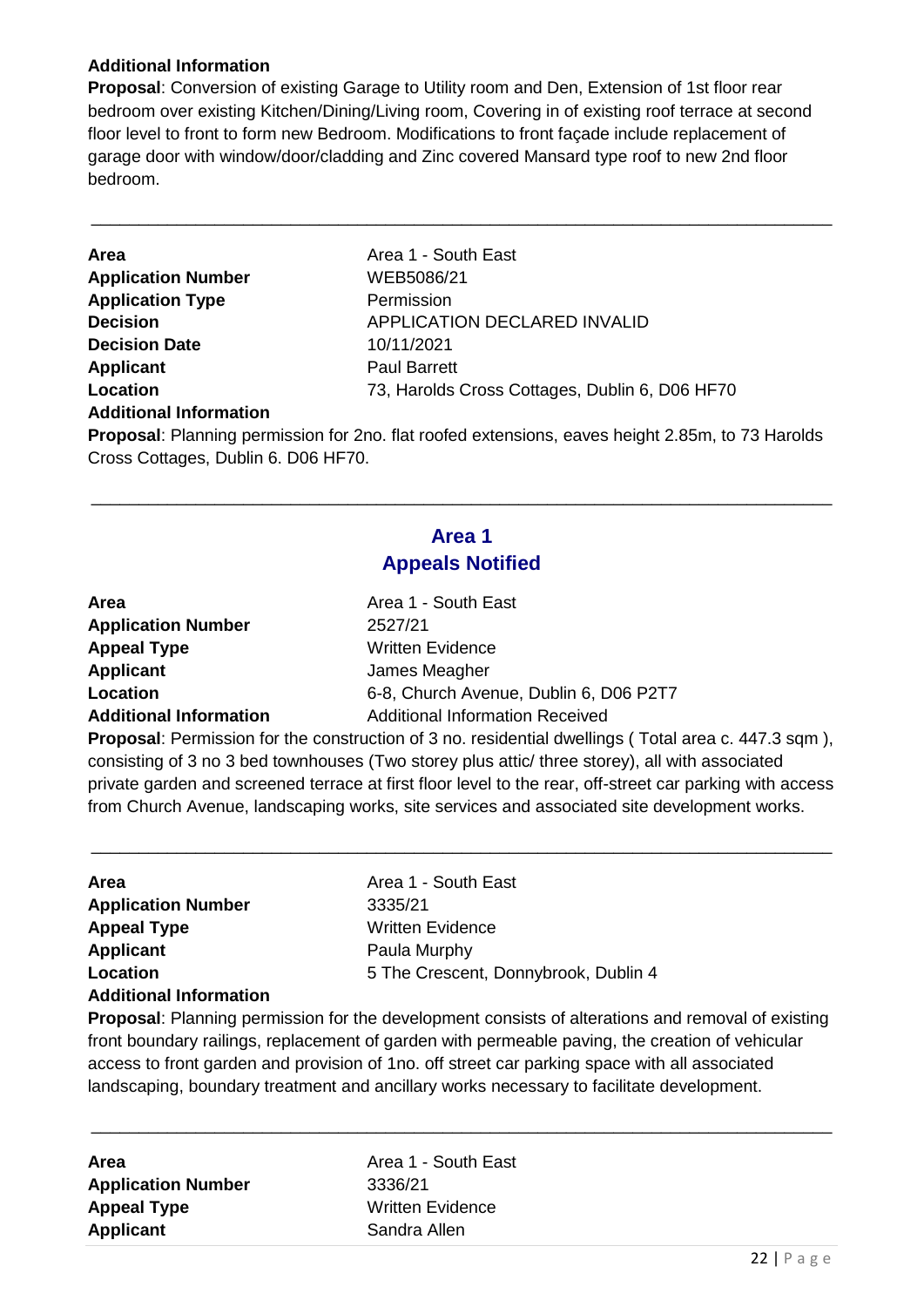### **Additional Information**

**Proposal**: The development consists of: alterations and removal of existing front boundary railings, replacement of garden with permeable paving, the creation of vehicular access to front garden and provision for 1 no. off street car parking space, with all associated landscaping, boundary treatment and ancillary works necessary to facilitate development.

\_\_\_\_\_\_\_\_\_\_\_\_\_\_\_\_\_\_\_\_\_\_\_\_\_\_\_\_\_\_\_\_\_\_\_\_\_\_\_\_\_\_\_\_\_\_\_\_\_\_\_\_\_\_\_\_\_\_\_\_\_\_\_\_\_\_\_\_\_\_\_\_\_\_\_\_\_\_

| Area                          |  |
|-------------------------------|--|
| <b>Application Number</b>     |  |
| <b>Appeal Type</b>            |  |
| <b>Applicant</b>              |  |
| Location                      |  |
| <b>Additional Information</b> |  |

**Area** Area 1 - South East **Application Number** 3337/21 **Written Evidence Brendan Tangney** 11, The Crescent, Donnybrook, Dublin 4

**Proposal**: The development consists of: alterations and removal of existing front boundary railings, replacement of garden with permeable paving, the creation of vehicular access to front garden and provision for 1 no. off street car parking space, with all associated landscaping, boundary treatment and ancillary works necessary to facilitate development.

\_\_\_\_\_\_\_\_\_\_\_\_\_\_\_\_\_\_\_\_\_\_\_\_\_\_\_\_\_\_\_\_\_\_\_\_\_\_\_\_\_\_\_\_\_\_\_\_\_\_\_\_\_\_\_\_\_\_\_\_\_\_\_\_\_\_\_\_\_\_\_\_\_\_\_\_\_\_

| Area                          | Area 1 - South East                         |
|-------------------------------|---------------------------------------------|
| <b>Application Number</b>     | 3368/21                                     |
| <b>Appeal Type</b>            | Written Evidence                            |
| <b>Applicant</b>              | Aidan Williamson                            |
| Location                      | 45 Belgrave Square West, Dublin 6, D06 X0X7 |
| <b>Additional Information</b> |                                             |

**Proposal**: PROTECTED STRUCTURE: PERMISSION AND RETENTION: permission is sought for retention for demolition of modern rear garage wall, carried out on foot of planning application ref: 2070/19 and permission to construct a wall and gates along the historical rear boundary line of a protected structure (re. 599) and the removal of an encroaching council owned tree inhibiting existing vehicular access from Cambridge Road.

\_\_\_\_\_\_\_\_\_\_\_\_\_\_\_\_\_\_\_\_\_\_\_\_\_\_\_\_\_\_\_\_\_\_\_\_\_\_\_\_\_\_\_\_\_\_\_\_\_\_\_\_\_\_\_\_\_\_\_\_\_\_\_\_\_\_\_\_\_\_\_\_\_\_\_\_\_\_

| Area                          | Area 1 - South East                      |
|-------------------------------|------------------------------------------|
| <b>Application Number</b>     | 3378/21                                  |
| <b>Appeal Type</b>            | <b>Written Evidence</b>                  |
| <b>Applicant</b>              | Louise Etchingham                        |
| Location                      | 45, Oaklands Park, Ballsbridge, Dublin 4 |
| <b>Additional Information</b> |                                          |

**Proposal**: Planning permission for a vehicular access exiting onto Oaklands Park to the front of existing dwelling house.

## **Area 1 Appeals Decided**

\_\_\_\_\_\_\_\_\_\_\_\_\_\_\_\_\_\_\_\_\_\_\_\_\_\_\_\_\_\_\_\_\_\_\_\_\_\_\_\_\_\_\_\_\_\_\_\_\_\_\_\_\_\_\_\_\_\_\_\_\_\_\_\_\_\_\_\_\_\_\_\_\_\_\_\_\_\_

**Application Number** 2629/21 **Appeal Decision Date** 09/11/2021 **Applicant** Ann McGovern

**Area Area 1 - South East Appeal Decision** REFUSE PERMISSION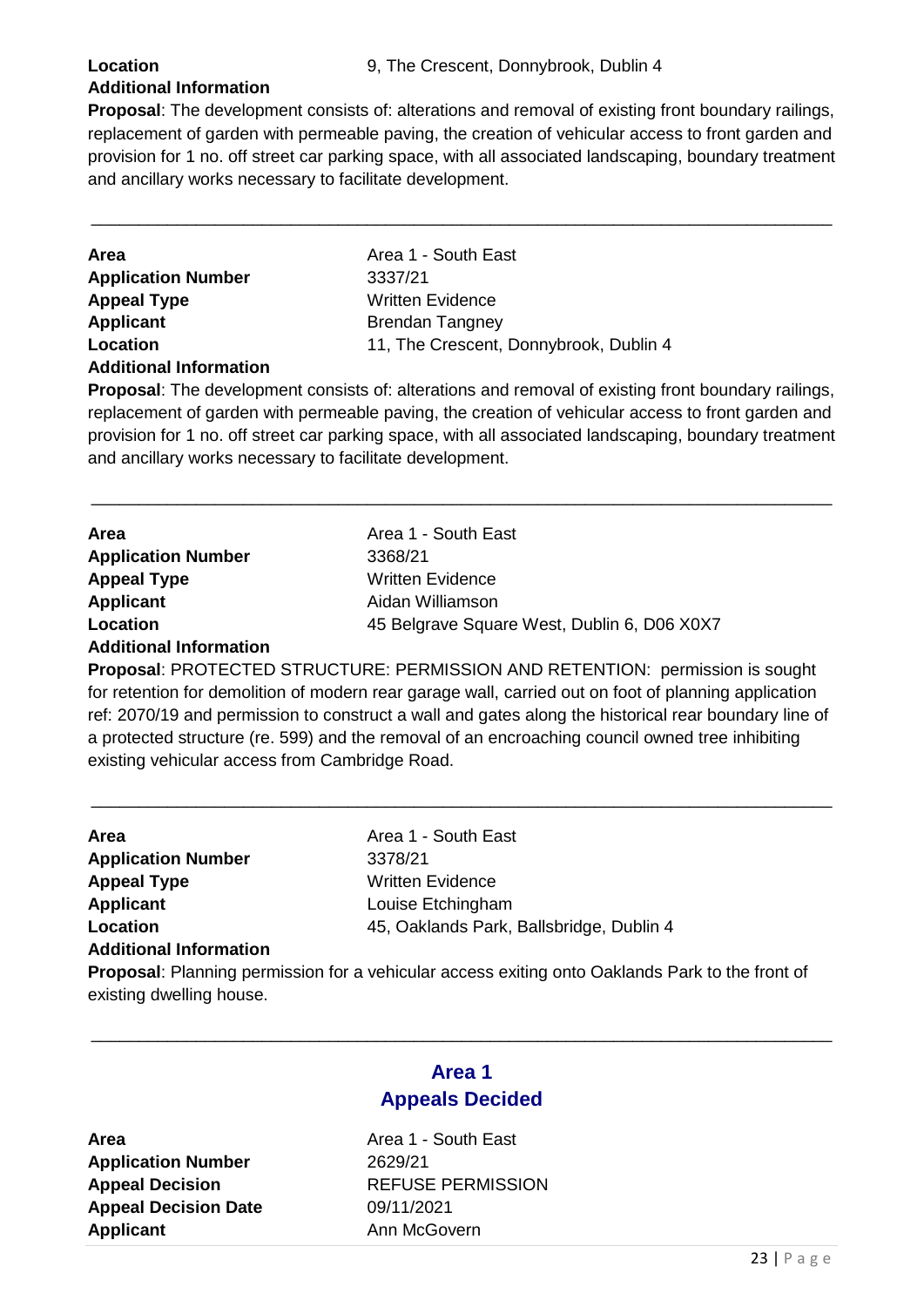**Location** 31a, Price's Place (formerly No.1 Price's Lane), Ranelagh, Dublin 6

#### **Additional Information**

**Proposal**: To re-build a two-storey one bedroom cottage on site of similar type cottage now demolished. This site is to the rear of a protected structure but not within the curtilage or ownership of the protected structure. This development was previously granted planning permission which has since lapsed.

\_\_\_\_\_\_\_\_\_\_\_\_\_\_\_\_\_\_\_\_\_\_\_\_\_\_\_\_\_\_\_\_\_\_\_\_\_\_\_\_\_\_\_\_\_\_\_\_\_\_\_\_\_\_\_\_\_\_\_\_\_\_\_\_\_\_\_\_\_\_\_\_\_\_\_\_\_\_

| Area                          |
|-------------------------------|
| <b>Application Number</b>     |
| <b>Appeal Decision</b>        |
| <b>Appeal Decision Date</b>   |
| <b>Applicant</b>              |
| Location                      |
| <b>Additional Information</b> |

**Area** Area 1 - South East **Application Number** 2631/21 **Appeal Decision** GRANT PERMISSION **Appeal Decision Date** @09/11/2021 **Micheal Doyle Location** 7, Harty Place, Dublin 8

**Proposal**: Construction of a part single storey, part two storey extension to the rear and incorporating the raising of the roof ridge line. Conversion of the attic space with dormer extension to the rear. The installation of velux rooflights to the front roof slope and all associated site works.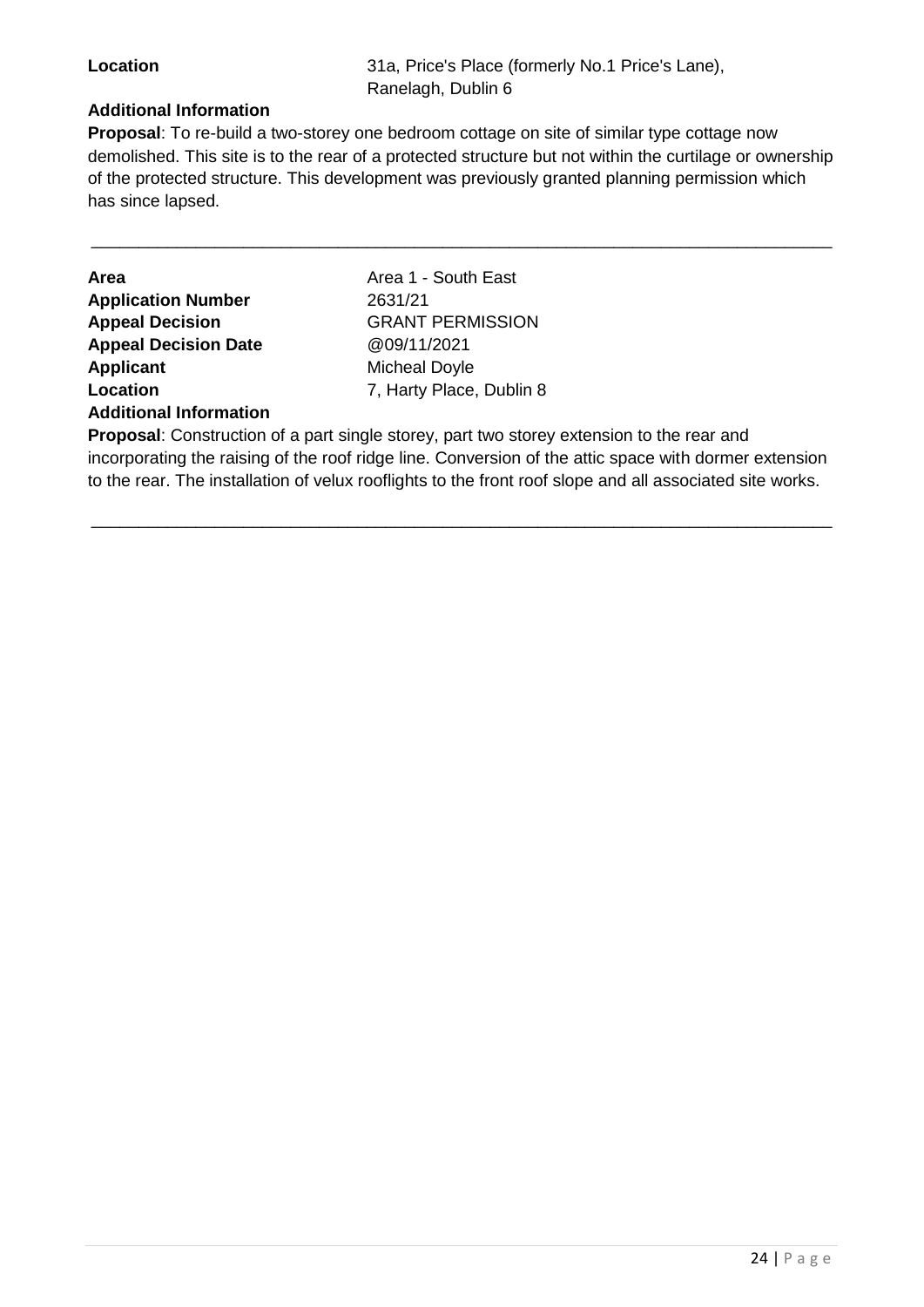

# Dublin City Council

# SOCIAL HOUSING EXEMPTION **CERTIFICATES**

45/21

(08/11/2021-12/11/2021)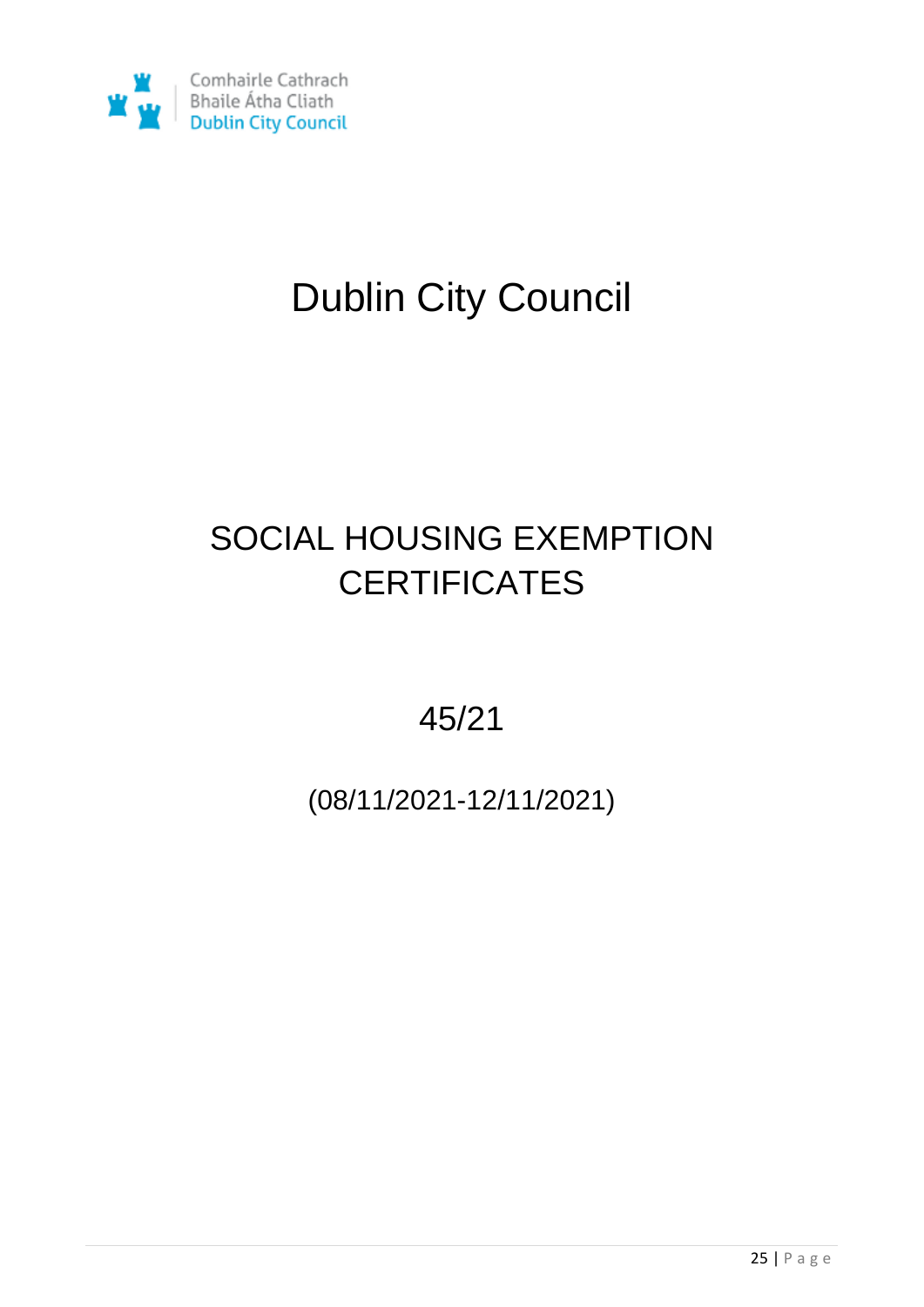| <b>Area</b>                   | Area 1 - South East                                                                         |
|-------------------------------|---------------------------------------------------------------------------------------------|
| <b>Application Number</b>     | 0380/21                                                                                     |
| <b>Application Type</b>       | Social Housing Exemption Certificate                                                        |
| <b>Applicant</b>              | Gerry Burke Kennedy                                                                         |
| Location                      | 53, Merton Drive, Ranelagh, Dublin 6                                                        |
| <b>Registration Date</b>      | 11/11/2021                                                                                  |
| <b>Additional Information</b> |                                                                                             |
|                               | <b>Proposal:</b> SHEC: The development consists of a flat roofed 2-storey, 3 bed house with |

**Proposal**: SHEC: The development consists of a flat roofed 2-storey, 3 bed house with a north west facing first floor balcony, on the grounds of an existing house and associated works and landscaping.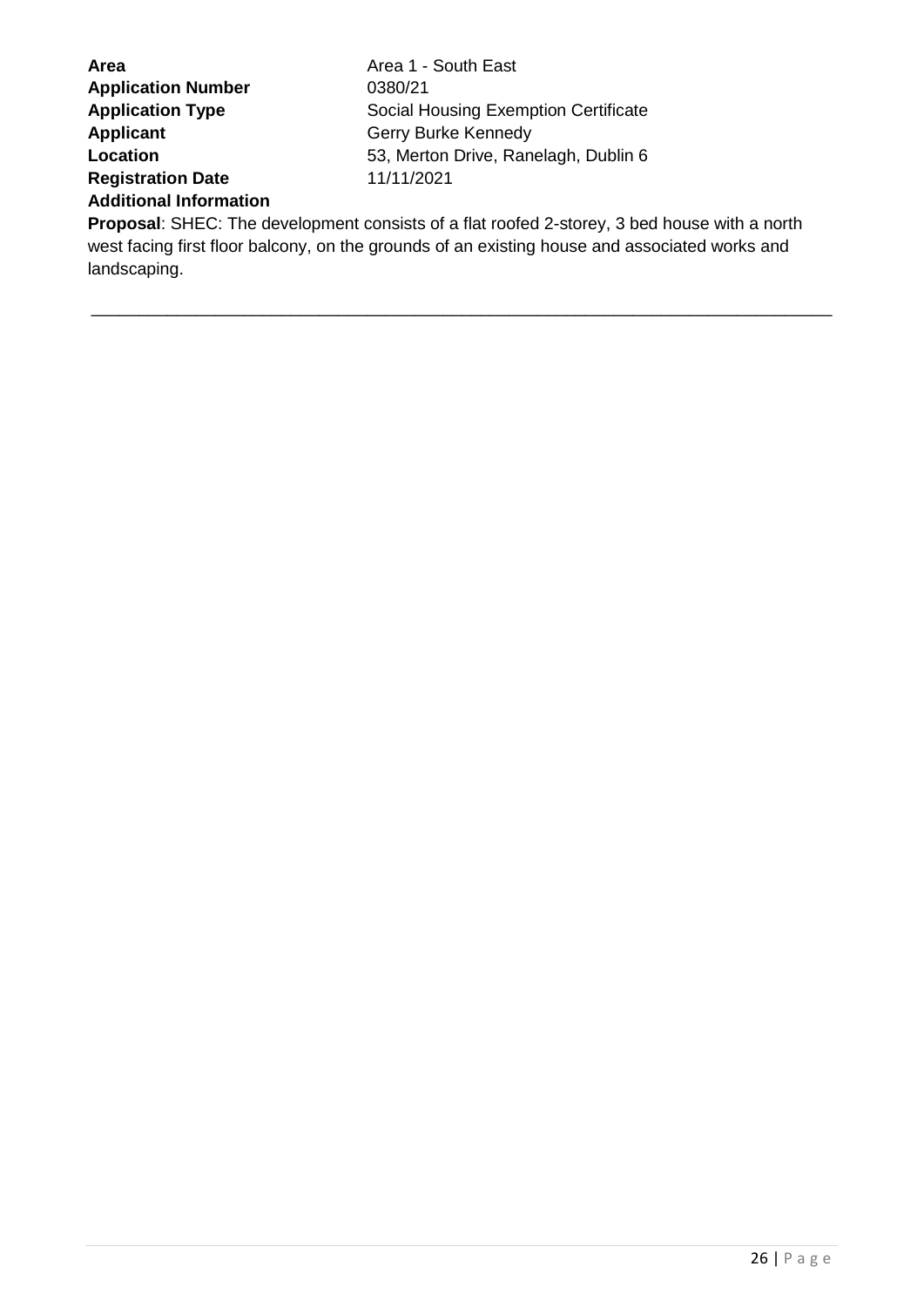

# Dublin City Council

# SECTION 5 EXEMPTIONS

# 45/21

(08/11/2021-12/11/2021)